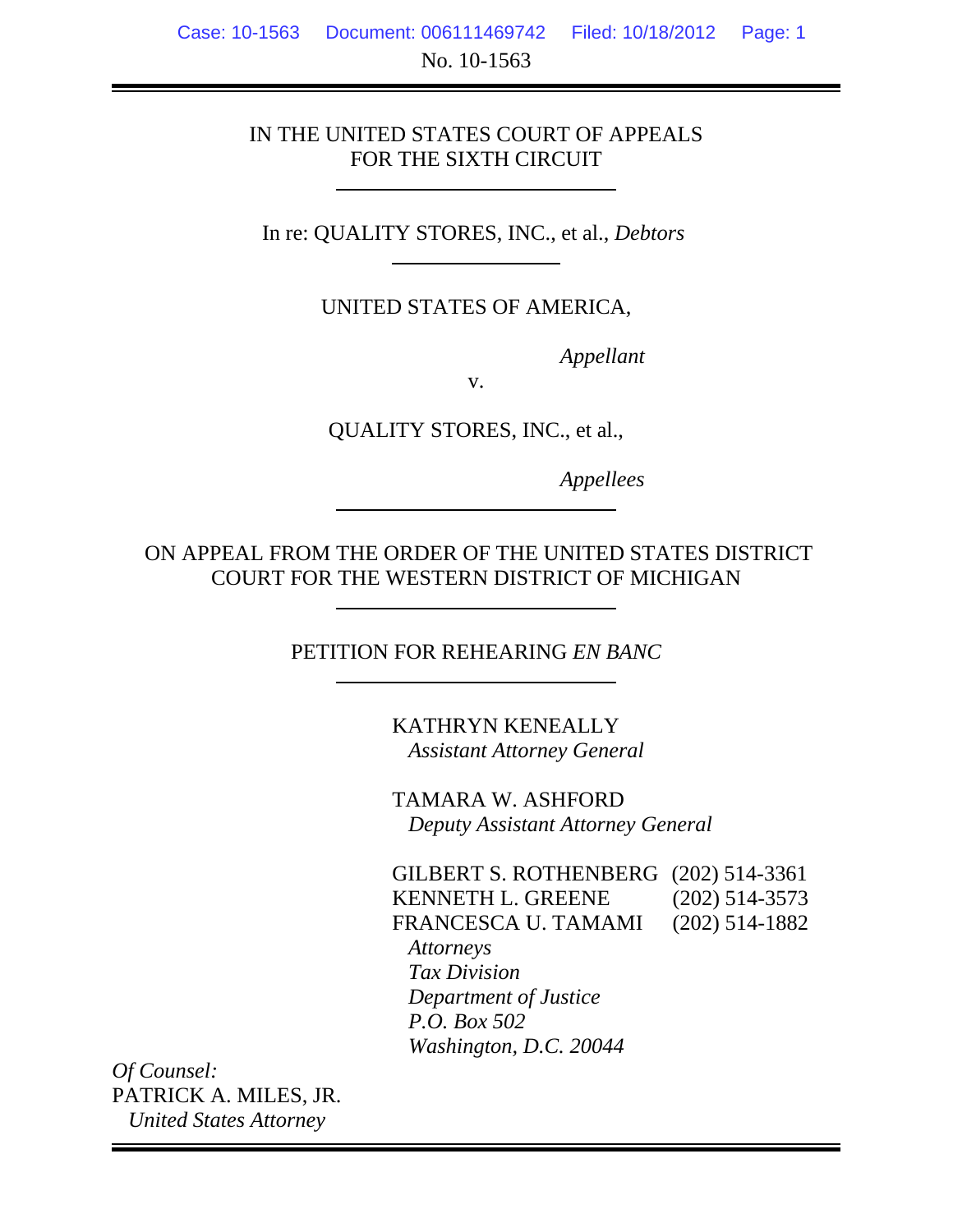# - i -

# **TABLE OF CONTENTS**

# **TABLE OF AUTHORITIES**

# **CASES**: **PAGE(S)**

| Appoloni v. United States,                                                                                     |
|----------------------------------------------------------------------------------------------------------------|
|                                                                                                                |
| CSX Corp. v. United States,                                                                                    |
| 52 Fed. Cl. 208 (2002) $\ldots \ldots \ldots \ldots \ldots \ldots \ldots \ldots \ldots \ldots \ldots \ldots 5$ |
| CSX Corp. v. United States,                                                                                    |
|                                                                                                                |
| Coffy v. Republic Steel Corp.,                                                                                 |
|                                                                                                                |
| Gerbec v. United States,                                                                                       |
|                                                                                                                |
| North Dakota State Univ. v. United States,                                                                     |
|                                                                                                                |
| Rowan Cos. v. United States,                                                                                   |
|                                                                                                                |
| Social Sec. Bd. v. Nierotko,                                                                                   |
|                                                                                                                |
|                                                                                                                |

# **STATUTES**:

| Internal Revenue Code (26 U.S.C.):                 |  |
|----------------------------------------------------|--|
|                                                    |  |
|                                                    |  |
| Vietnam Era Veterans' Readjustment Assistance Act, |  |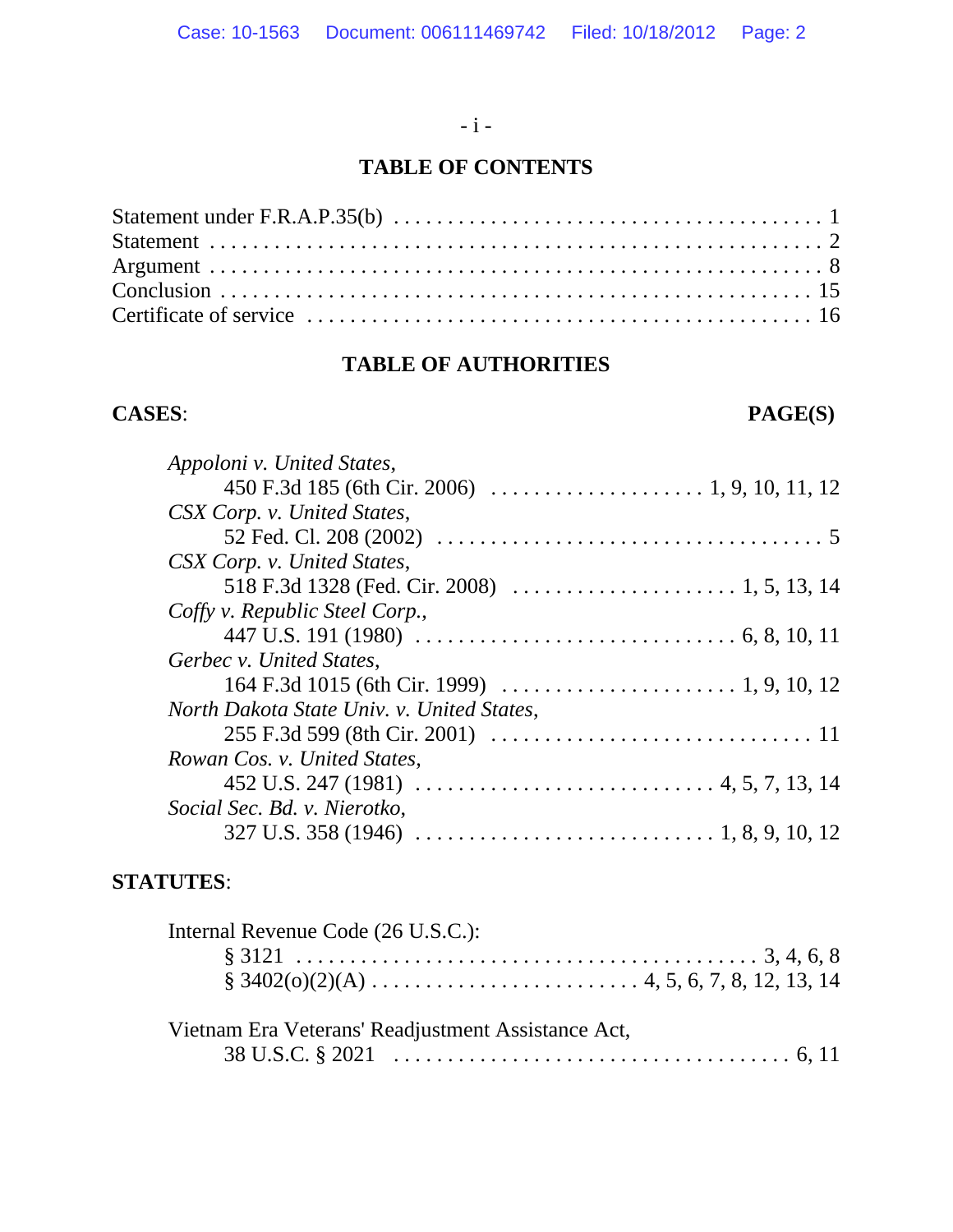- ii -

# **MISCELLANEOUS**: **PAGE(S)**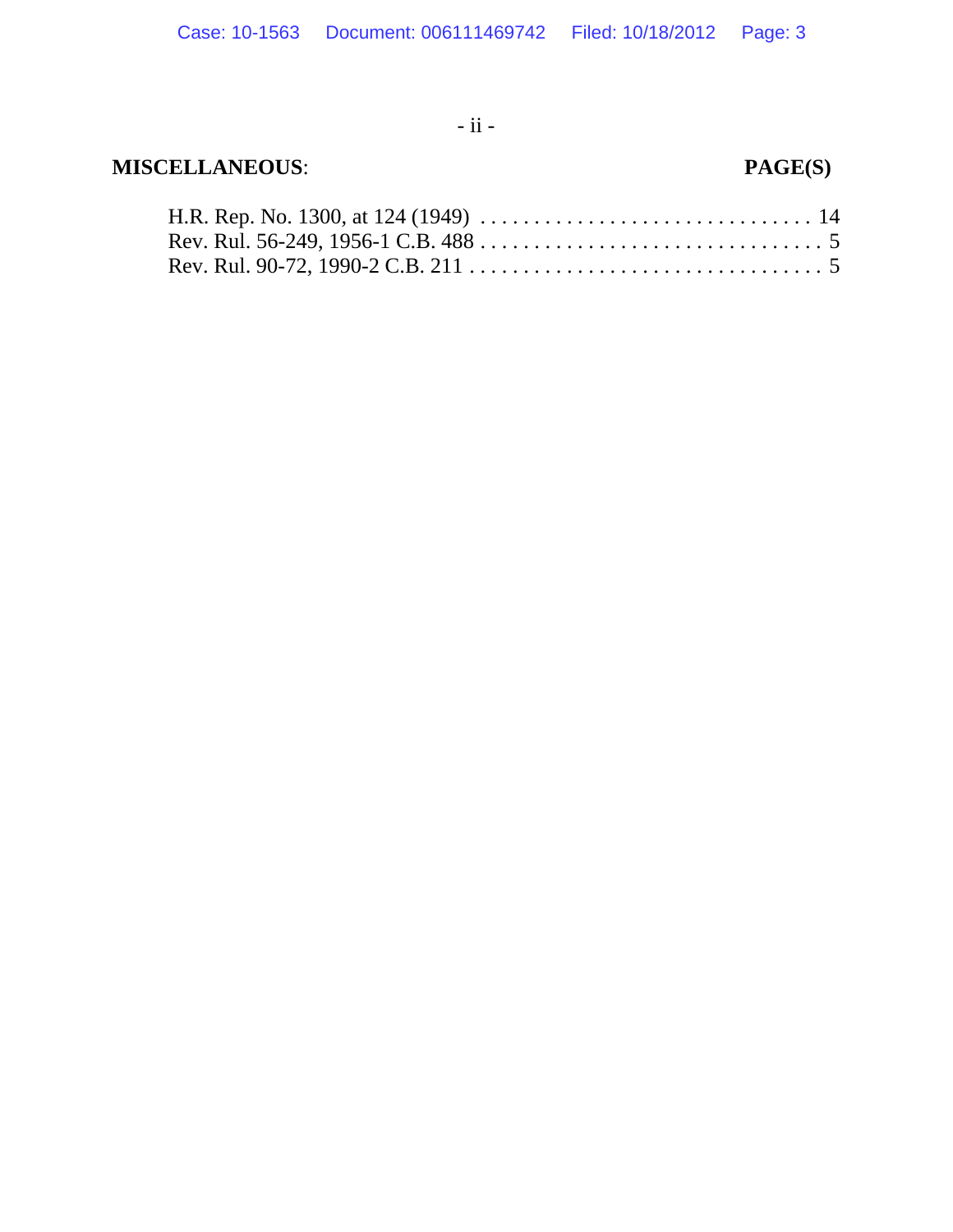## **STATEMENT UNDER F.R.A.P. 35(b)**

The United States petitions for rehearing *en banc* from the panel's legal determination that supplemental unemployment compensation benefits are not "wages" subject to tax under the Federal Insurance Contributions Act (FICA). The panel's ruling that these benefits are not wages because they are "compensation for the lost job," and not "compensation for work performed" (Op. 7), conflicts with *Social Sec. Bd. v. Nierotko*, 327 U.S. 358 (1946), which held that wages refers to "not only work actually done but the entire employer-employee relationship for which compensation is paid to the employee by the employer." The panel's ruling also conflicts with *Appoloni v. United States*, 450 F.3d 185 (6th Cir. 2006), which held that voluntary early retirement payments, which the Court described as "essentially severance payments," were FICA wages. And it conflicts with *Gerbec v. United States*, 164 F.3d 1015 (6th Cir. 1999), which held that wages "includes certain compensation in the employer-employee relationship for which no actual services were performed." Consideration by the full court is thus needed to secure and maintain uniformity of this Court's decisions.

This case also involves a question of exceptional importance. The panel's ruling directly conflicts with *CSX Corp. v. United States*, 518 F.3d 1328 (Fed. Cir. 2008), which held that supplemental unemployment compensation benefits are wages subject to FICA tax. There are also numerous lawsuits and administrative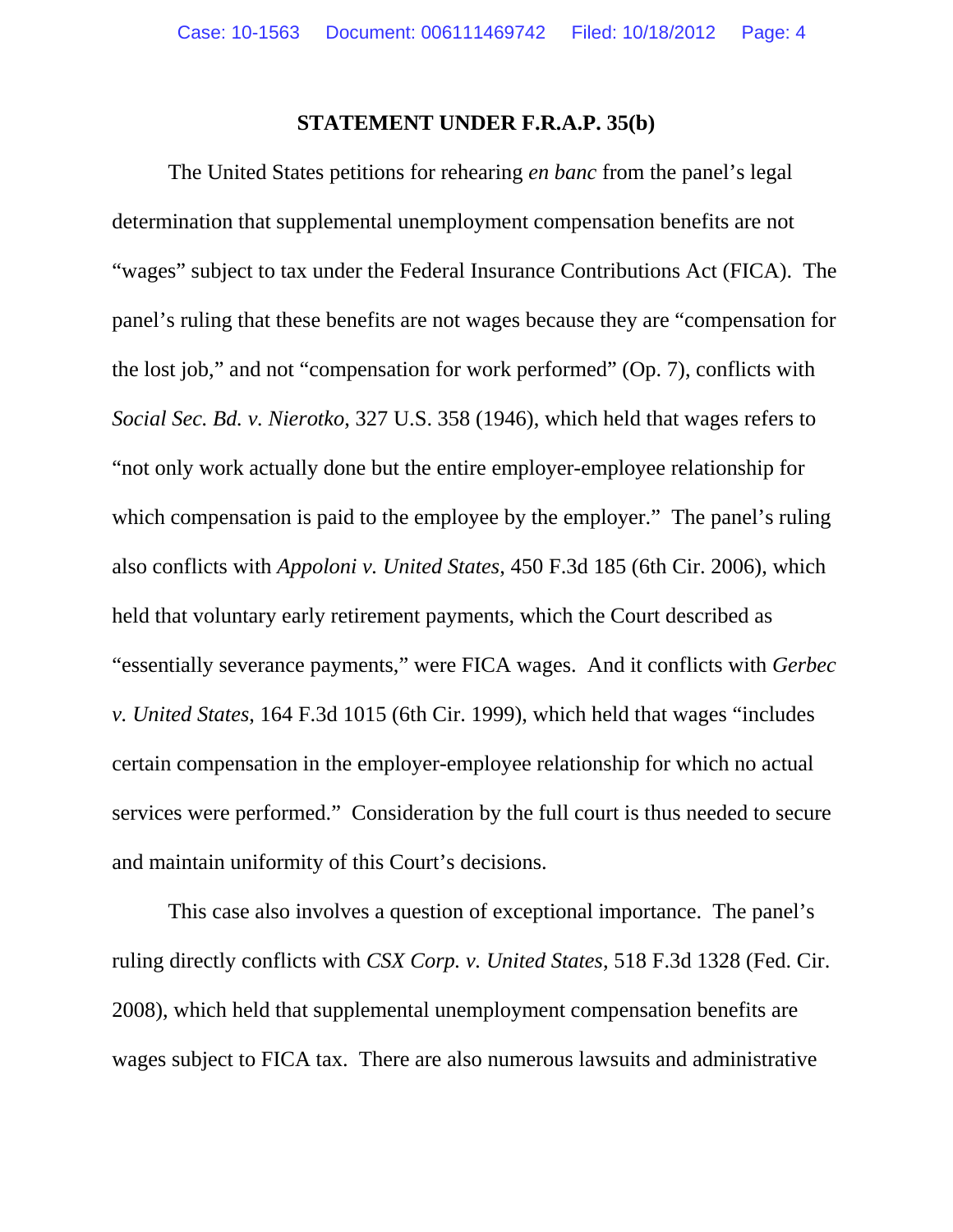-2-

refund claims pending that involve the identical issue. Eight refund suits are pending in the district courts with a total of over \$120 million at issue. The Internal Revenue Service ("IRS") has suspended action on administrative refund claims totaling over \$127 million from approximately 800 taxpayers within the jurisdiction of the Sixth Circuit. The total amount currently at issue, taking into consideration similar cases and related claims filed with the IRS, is over \$1 billion.

## **STATEMENT**

In 2001, agricultural retailer Quality Stores, Inc. and its affiliated subsidiaries ("Debtors") entered bankruptcy proceedings under Chapter 11 of the Bankruptcy Code. Between 1999 and 2002, over 4,000 full-time employees were involuntarily terminated. Debtors made severance payments to these employees during both the pre-petition and post-petition periods. (RE 1-27, Complaint.)<sup>1</sup>

The pre-petition severance plan applied to employees who were terminated for reasons not personal to the individual, including a reduction in the level of business activity and the discontinuance or sale of a functional unit. (RE 1-20, Ex. A.) Severance pay generally was based upon job grade and management level and was paid in accordance with Debtors' normal payroll period. Senior executives received 12 to 18 months of severance pay, and all other employees received one

 $1$  "RE  $_{--}$ " refers to the District Court's record entry numbers and, where applicable, attachment numbers.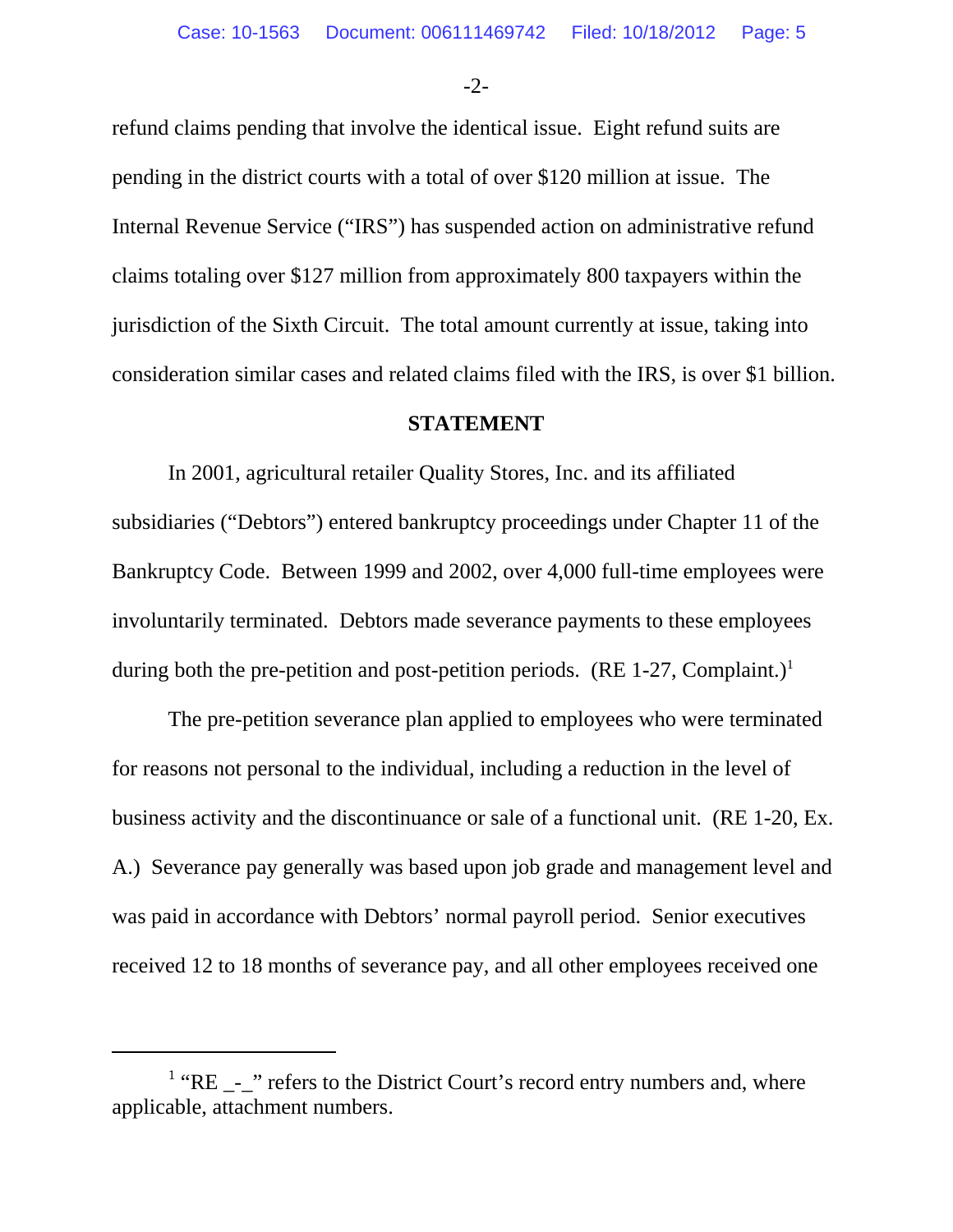-3-

week of severance pay for each full year of service. The amount of the severance pay was equal to the employee's regular salary for the covered period. (*Id.*)

The post-petition severance payments were made "in consideration of [employees] deferring their job searches and dedicating their efforts and attention to the company," and were payable only to employees who "complete[d] their last day of service as scheduled by the company." (RE 1-20, Ex. B.) Corporate officers received 6 to 12 months of severance pay. Full-time salaried and hourly employees who had been employed for at least two years received one week of severance pay for each full year of service, up to a maximum of ten weeks for salaried employees and five weeks for hourly employees. Employees with less than two years of service received one week of severance pay. Severance payments under the post-petition plan were paid in a lump sum. (*Id.*)

Debtors initially withheld and paid over to the IRS federal income tax and FICA tax (both the employers' and employees' shares) from all of the severance payments made under both plans.<sup>2</sup> In September 2002, Debtors filed refund claims with the IRS seeking a refund of \$1,000,125 in FICA tax for the quarters ending December 31, 1999, through June 30, 2002. (RE 1-20, Jt. Stip. ¶¶7-8.) They claimed that the severance payments were "supplemental unemployment

 $2$  FICA imposes Social Security and Medicare taxes on both the employer and its employees with respect to "wages" paid to employees. I.R.C. § 3121 *et seq.* (26 U.S.C.).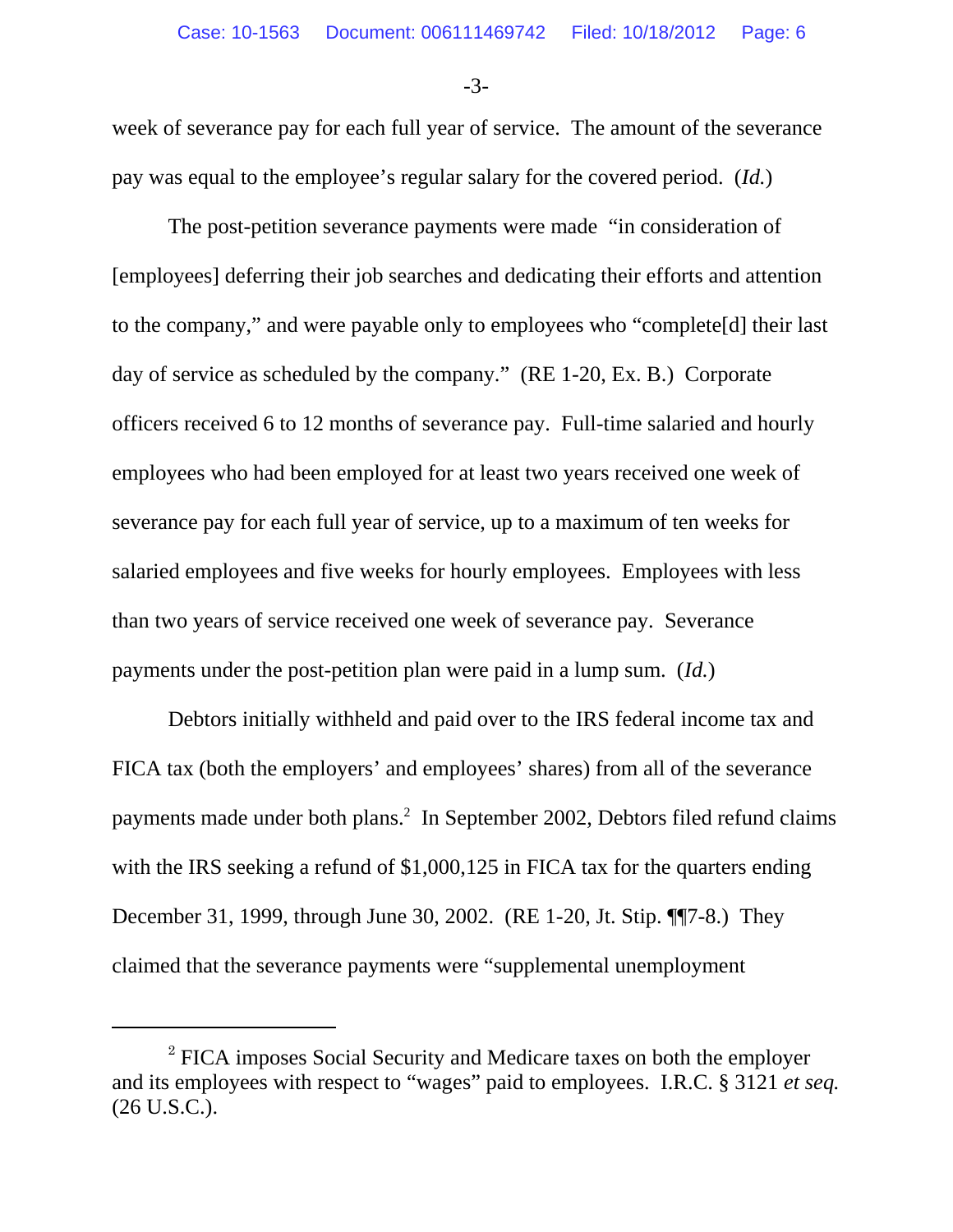-4-

compensation benefits," which is defined for income-tax withholding purposes in I.R.C.  $\S$  3402(o)(2)(A) as "amounts which are paid to an employee, pursuant to a plan to which the employer is a party, because of an employee's involuntary separation from employment . . . resulting directly from a reduction in force, the discontinuance of a plant or operation, or other similar conditions, but only to the extent such benefits are includible in the employee's gross income" (hereinafter "SUB pay"). Debtors contended that I.R.C.  $\S$  3402(o), which states that SUB pay "shall be treated as if it were a payment of wages" for purposes of income-tax withholding, indicates that such payments do not fall within the general definition of "wages" for income-tax withholding purposes. Debtors asserted that SUB pay also is not "wages" for FICA purposes under the Supreme Court's decision in *Rowan Cos. v. United States*, 452 U.S. 247 (1981), which held that the term "wages" should be interpreted consistently for both income-tax withholding and FICA tax purposes.

The IRS did not act on the refund claims within six months, and Debtors filed an adversary proceeding in the Bankruptcy Court seeking a refund. The Government argued that SUB pay is wages under the FICA definition, I.R.C. § 3121, which states that "'wages' means all remuneration for employment" unless otherwise excepted. There is no exception for SUB pay, although certain types of SUB pay are excluded from FICA tax under a series of IRS Revenue Rulings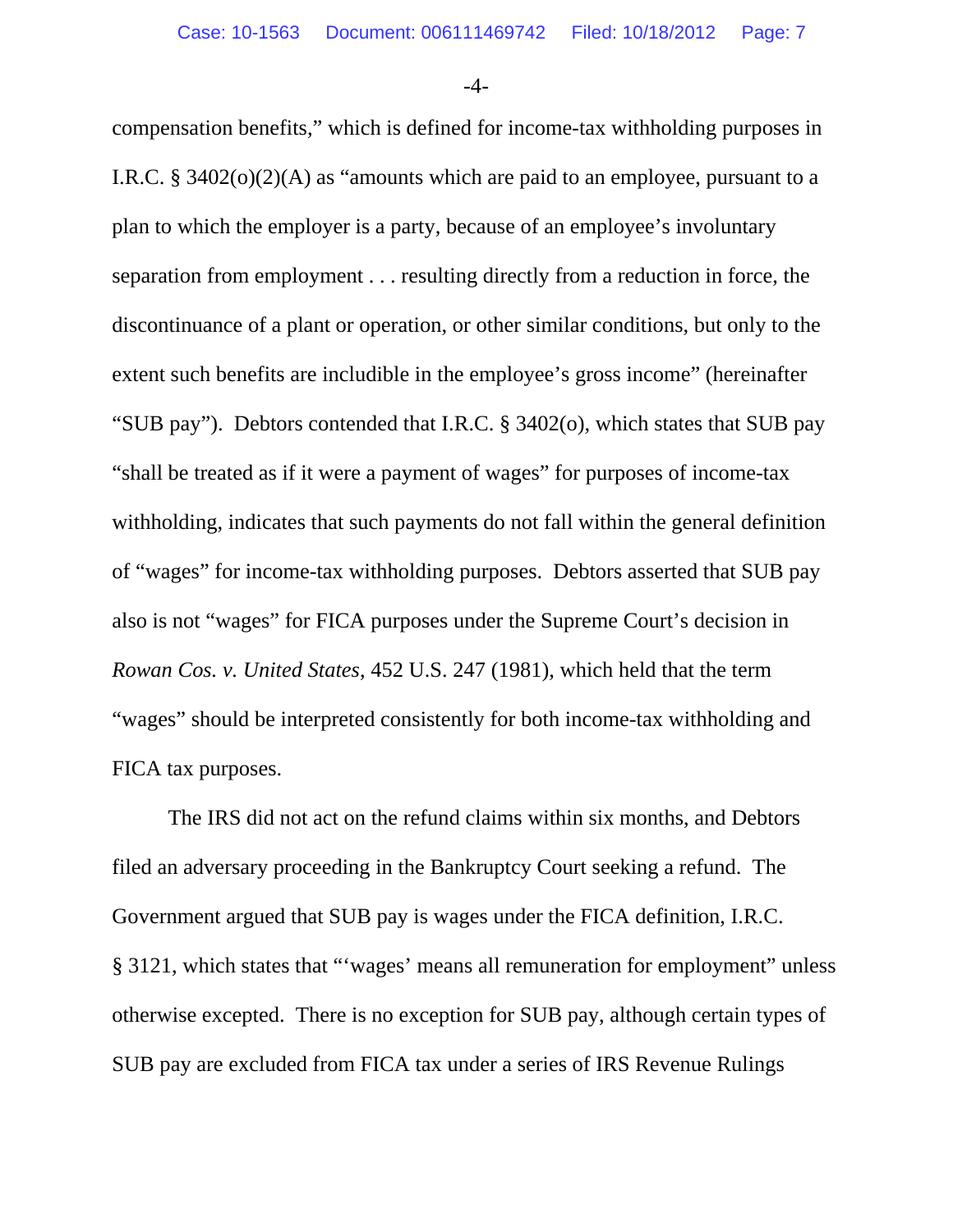-5-

beginning with Rev. Rul. 56-249, 1956-1 C.B. 488, and culminating with Rev. Rul. 90-72, 1990-2 C.B. 211. There was no dispute that the Debtors' severance payments were not excluded under Rev. Rul. 90-72. The Government argued that I.R.C. § 3402(o) does not affect the FICA determination because that statute is expressly limited to the income-tax withholding context.

The Bankruptcy Court ruled in favor of Debtors. (RE 1-13.) It relied heavily on the decision of the Court of Federal Claims in *CSX Corp. v. United States*, 52 Fed. Cl. 208 (2002), which held that I.R.C. § 3402(o) implies that SUB pay is not wages for income-tax withholding purposes and that that result must be carried over to the FICA context per *Rowan*.

After the Bankruptcy Court issued its opinion, the Federal Circuit reversed *CSX*, 518 F.3d 1328. The thrust of the Federal Circuit's decision was that construing I.R.C. § 3402(o) as creating a FICA tax exemption for SUB pay would conflict with the fact that "dismissal pay" has long been subject to FICA tax, since Congress repealed a FICA tax exclusion in 1950. *Id.* at 1334, 1341-42. The Federal Circuit refused to interpret I.R.C. § 3402(o) as creating such a conflict, and it held that I.R.C. § 3402(o)'s applicability is, in any event, expressly limited to chapter 24 of the Code, regarding income-tax withholding. *Id.* at 1342. The court recognized that I.R.C. § 3402(o) appeared to be overinclusive insofar as it suggested that all SUB pay was not otherwise wages, as opposed to just the SUB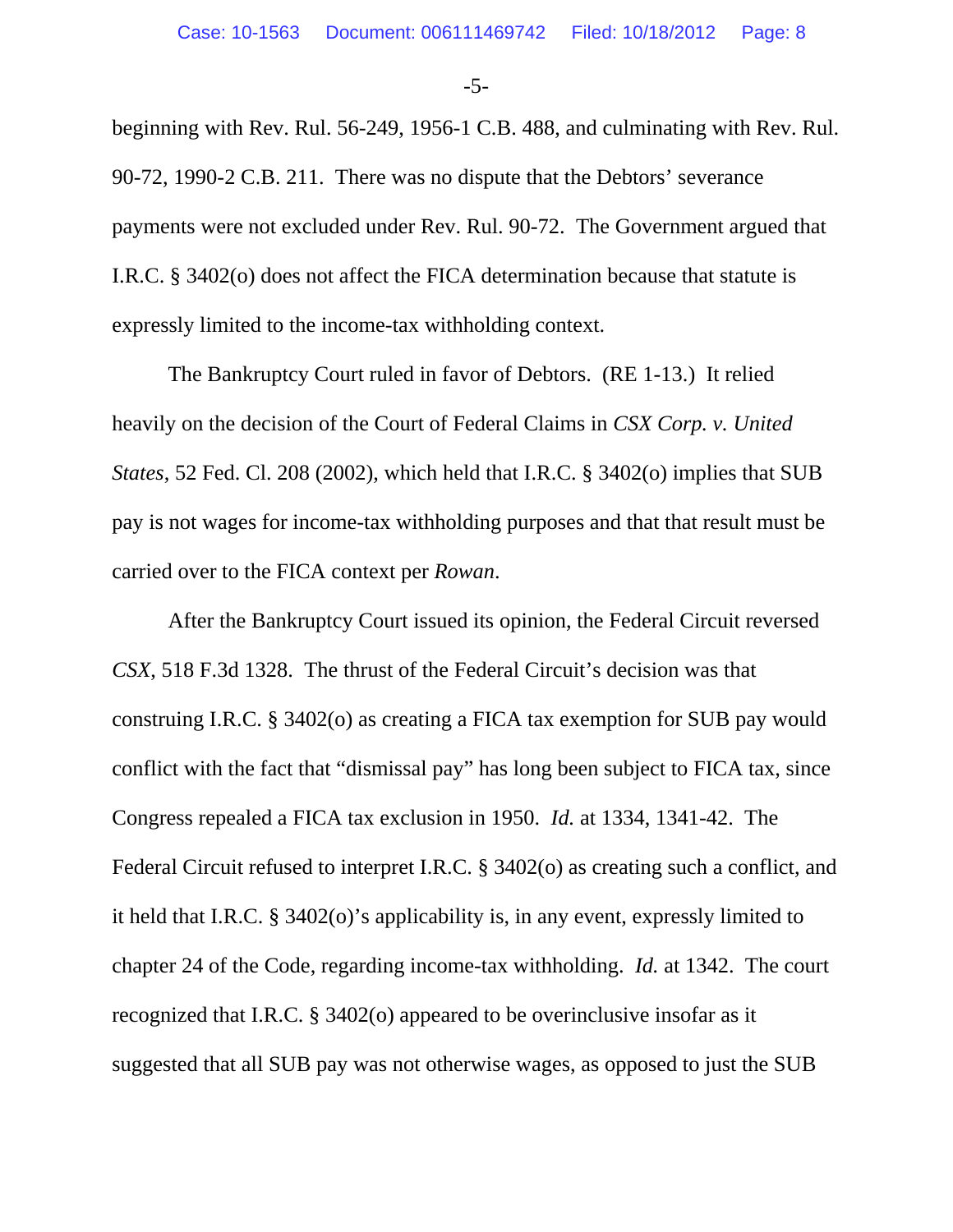-6-

pay carved out in the Revenue Rulings, and it concluded that this overinclusiveness posed no problem in the income-tax withholding context, because the purpose of I.R.C. § 3402(o) was to subject all SUB pay to income-tax withholding in any event. *Id.*

The Government unsuccessfully moved for reconsideration in the Bankruptcy Court based on the Federal Circuit's decision in *CSX*. (RE 1-10.) The Government appealed to the District Court, which affirmed. (RE 13.)

The Government thereafter appealed to this Court, which also affirmed. The panel dismissed the Government's argument that SUB pay meets the FICA definition of wages in I.R.C. § 3121 because it believed that *Coffy v. Republic Steel Corp.*, 447 U.S. 191 (1980), foreclosed that possibility. (Op. 7.) There, in the context of ruling that SUB pay is a perquisite of seniority for purposes of the Vietnam Era Veterans' Readjustment Assistance Act, 38 U.S.C. § 2021 *et seq.*, the Supreme Court stated that "SUB [payments] cannot be compensation for work performed," but instead "are analogous to severance payments: they are 'compensation for loss of jobs.'" *Id.* at 200. The panel stated that "we must begin with the Supreme Court's particular instruction that SUB pay falls outside the broad statutory meaning of service performed by an employee for an employer." (Op. 7.)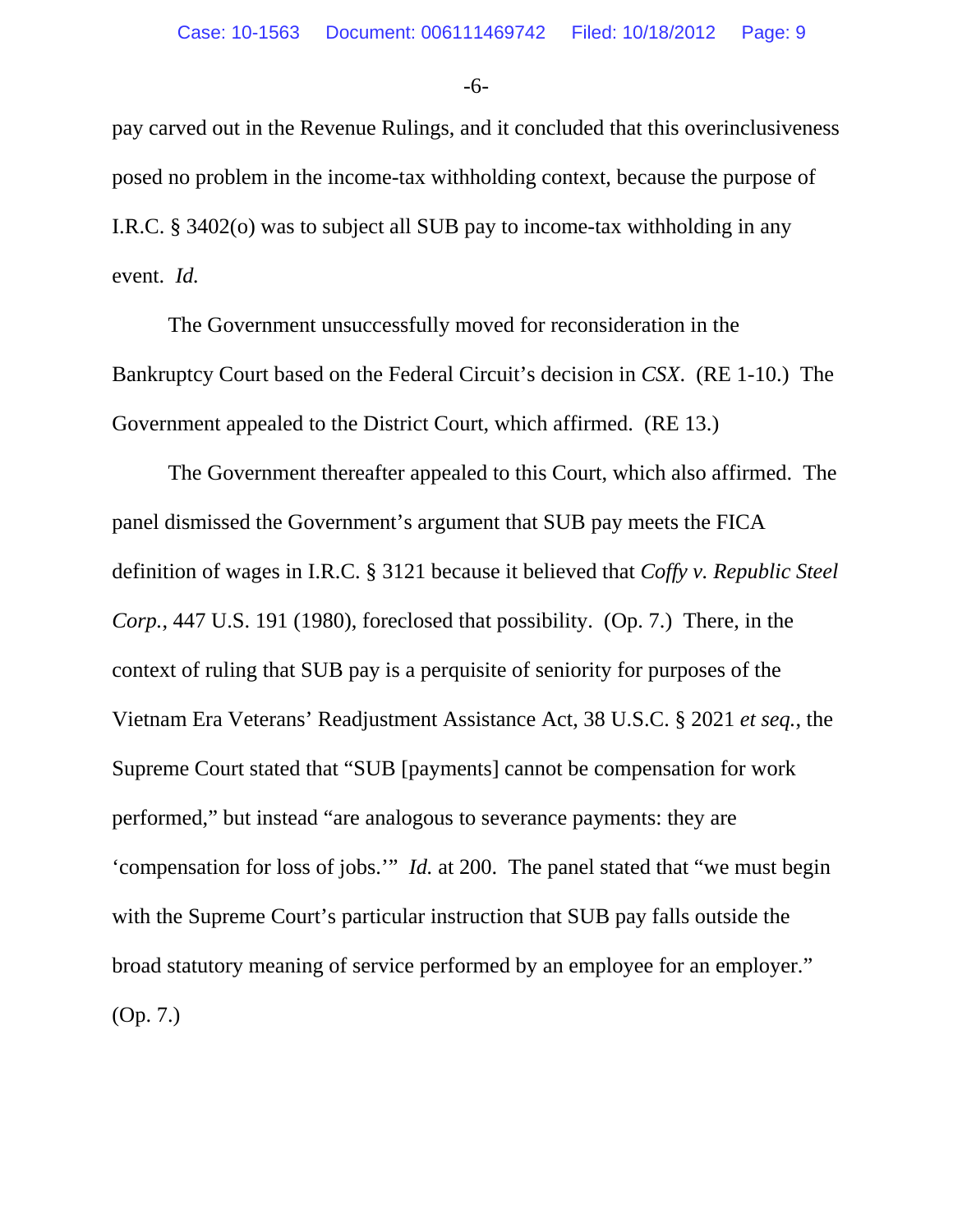-7-

The panel then addressed "whether Congress has provided any direction or insight into the proper treatment of SUB payments for tax purposes." (Op. 7.) It turned to I.R.C. § 3402(o) and determined that "the necessary implication arising from [§ 3402(o)(1)] is that Congress did not consider SUB payments to be 'wages,' but allowed their treatment as wages to facilitate income tax withholding for taxpayers." (Op. 9.) While acknowledging that "at the time SUB pay was conceived in the 1950s, all 'dismissal payments' made to employees qualified as FICA 'wages' for purposes of taxation" (Op. 17), the panel determined that if SUB pay is not wages for income-tax withholding purposes, "then SUB payments also are not 'wages' under the nearly identical definition of that term found in the FICA statute" (Op. 10). It stated the "analytical bridge" for this reasoning was *Rowan.*  (*Id*.) The panel acknowledged that Congress had expressed disagreement with *Rowan* in the legislative history of a 1983 amendment to the FICA provisions ("the decoupling amendment"), but the panel held that "the actual language Congress used when it enacted the 'decoupling amendment' did not achieve its intended effect as expressed in the legislative history." (Op. 11.)

As for *CSX*, the panel rejected the Federal Circuit's analysis because that court had not applied *Rowan* to extend the inference from I.R.C. § 3402(o), that SUB pay is not wages, to the FICA context. (Op. 14.) In addition, although the Government had not argued for deference to the Revenue Rulings, the panel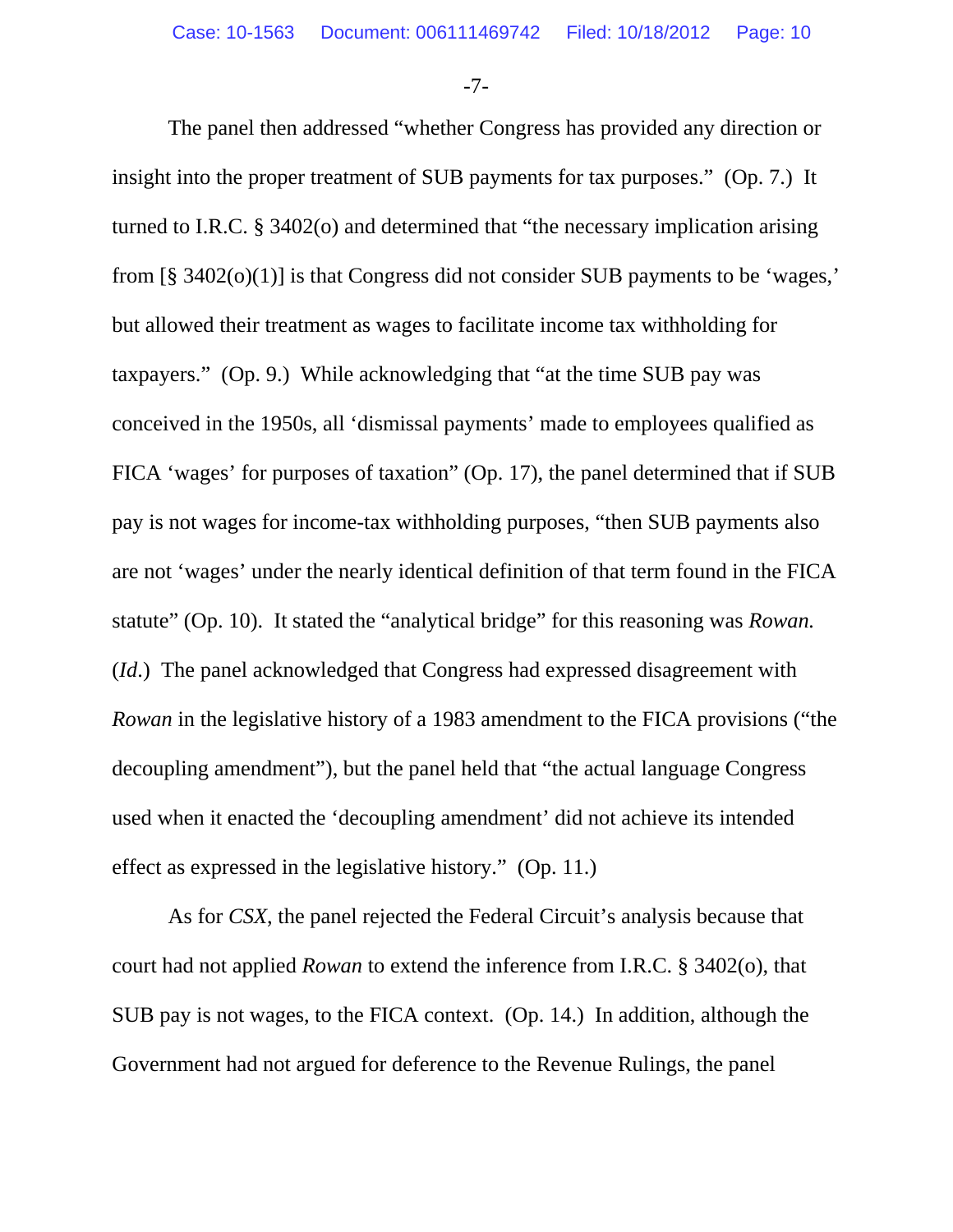-8-

rejected them as inconsistent with the "expressed will of the legislature." (Op. 20.) Acknowledging that the "correct resolution of the issue is far from obvious," the panel concluded that "the Supreme Court may ultimately provide us with the correct resolution of these difficult issues." (Op. 21.)

### **ARGUMENT**

The panel erred in two key respects. First, it failed to address the actual FICA question here based on its erroneous belief that *Coffy* establishes that SUB pay is not wages for FICA purposes. Second, in construing I.R.C. § 3402(o), the panel failed to recognize that the section's applicability is expressly limited to income-tax withholding, which was a key factor in the Federal Circuit's *CSX* decision.

1. SUB pay clearly is wages under the applicable FICA statute, I.R.C. § 3121, which defines wages as "all remuneration for employment," with exceptions not applicable here. "Employment" is defined as "any service, of whatever nature, performed . . . by an employee for the person employing him." I.R.C. § 3121(b). It has long been recognized that "wages" is not limited to compensation for actual services. In the seminal case of *Social Sec. Bd. v. Nierotko*, 327 U.S. 358, 365-66 (1946), the Supreme Court stated that "the very words 'any service . . . performed . . . for his employer,' with the purpose of the Social Security Act in mind import breadth of coverage. They admonish us against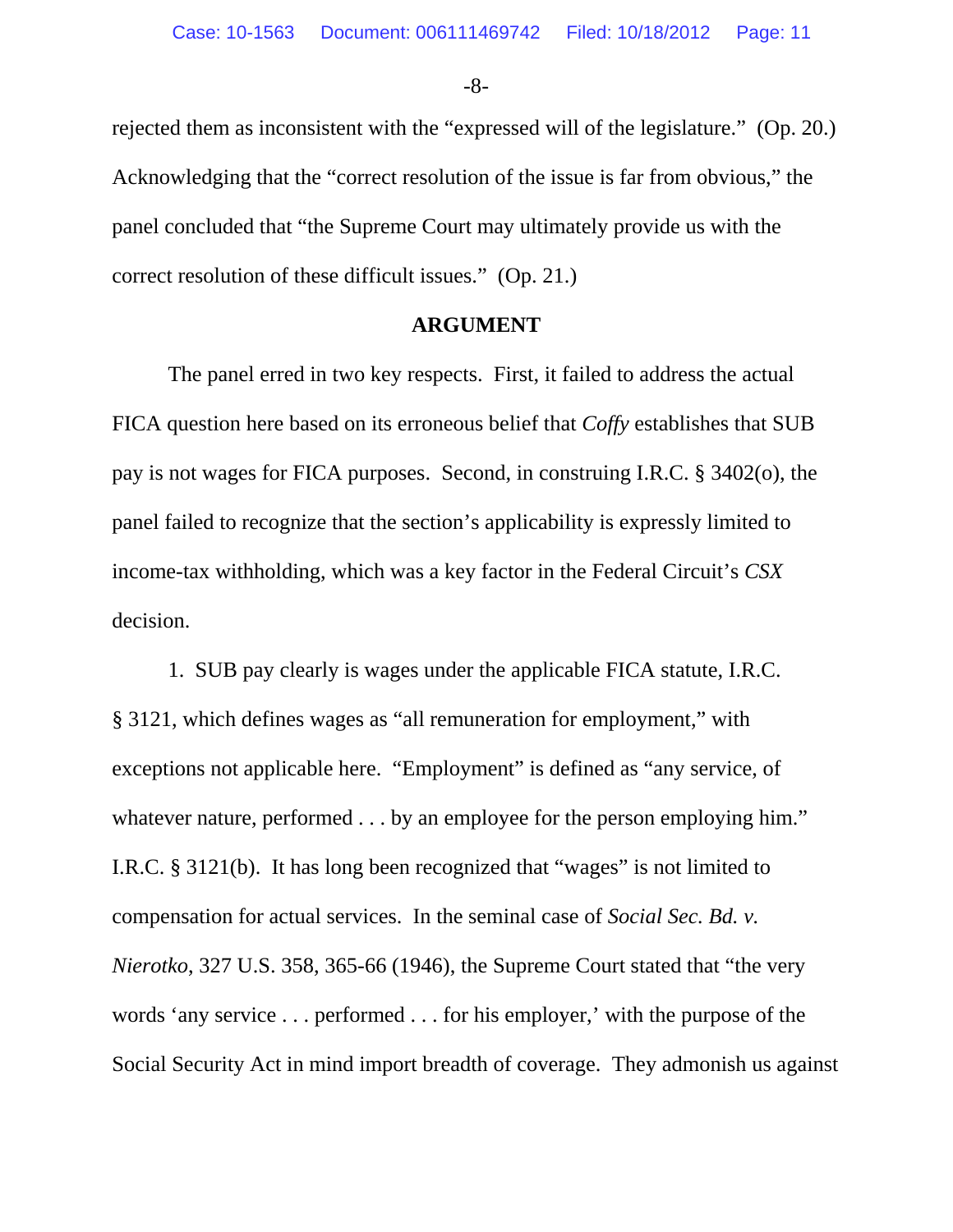-9-

holding that 'service' can be only productive activity. We think that 'service' as used by Congress in this definitive phrase means *not only work actually done* but *the entire employer-employee relationship for which compensation is paid* to the employee by the employer." (Emphasis added.)

Consistent with *Nierotko*, this Court has held, on at least two occasions, that wages for FICA purposes is not limited to compensation for work performed. In *Appoloni v. United States*, 450 F.3d 185, 193 (6th Cir. 2006), this Court held that voluntary early retirement payments made to tenured teachers, which the Court described as "essentially severance payments," constituted wages for FICA purposes. This Court explained that in *Nierotko*, the Supreme Court "specifically rejected the argument that 'service' as used in [FICA] should be limited to 'only productive activity,'" stating that "[i]n this circuit, we have followed the reasoning of *Nierotko*." *Id.* at 190. This Court further stated, "[w]e have consistently held that where a payment arises out of the employment relationship, and is conditioned on a minimum number of years of service, such a payment constitutes FICA wages." *Id.* at 191. The severance payments here clearly met this standard, as they were based upon years of service, job grade, and management level. *Supra*, pp. 2- 3.

Similarly, in *Gerbec v. United States,* 164 F.3d 1015 (6th Cir. 1999), this Court held that settlement proceeds representing back pay and future pay were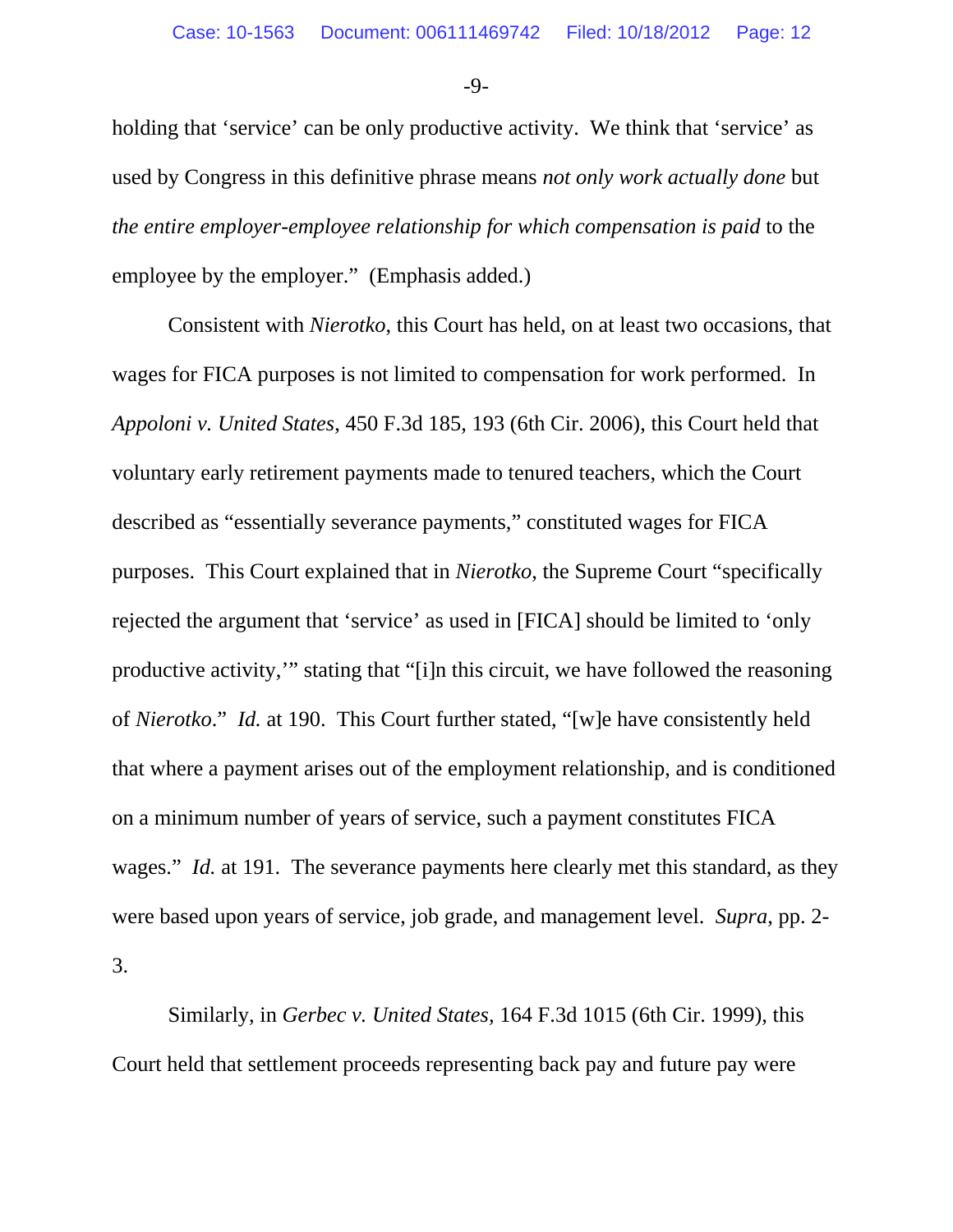$-10-$ 

wages subject to FICA tax. This Court unequivocally stated: "We hold that the phrase 'remuneration for employment' includes certain compensation in the employer-employee relationship for which no actual services were performed." *Id.* at 1026 (referencing *Nierotko*). The Court held that the settlement proceeds were wages because they "reflect compensation paid to the employee *because of* the employer-employee relationship." *Id.* (emphasis added).

In the present case, the panel perfunctorily acknowledged *Nierotko*, *Appoloni*, and *Gerbec* (Op. 7, 15), but it quickly dismissed them, stating that "in this case we must begin with the Supreme Court's particular instruction that SUB pay falls outside the broad statutory meaning of service performed by an employee for an employer because, by definition, an employee is not eligible for SUB pay until service to the employer has ended and such benefits provide compensation for the lost job," citing *Coffy*, 447 U.S. 191, in support. (Op. 7.) The panel further cited *Coffy* as the source of "the Supreme Court's admonition that SUB payments cannot, by their nature, be compensation for work performed." (*Id.*)

Setting aside the fact that *Coffy* had nothing whatsoever to do with taxes or FICA (and, thus, was not cited by any of the parties or the courts below), the conclusion that the panel drew from *Coffy*—that SUB pay cannot be wages because it is not "compensation for work performed"—directly conflicts with *Nierotko*. The fact that SUB pay is "compensation for loss of jobs" and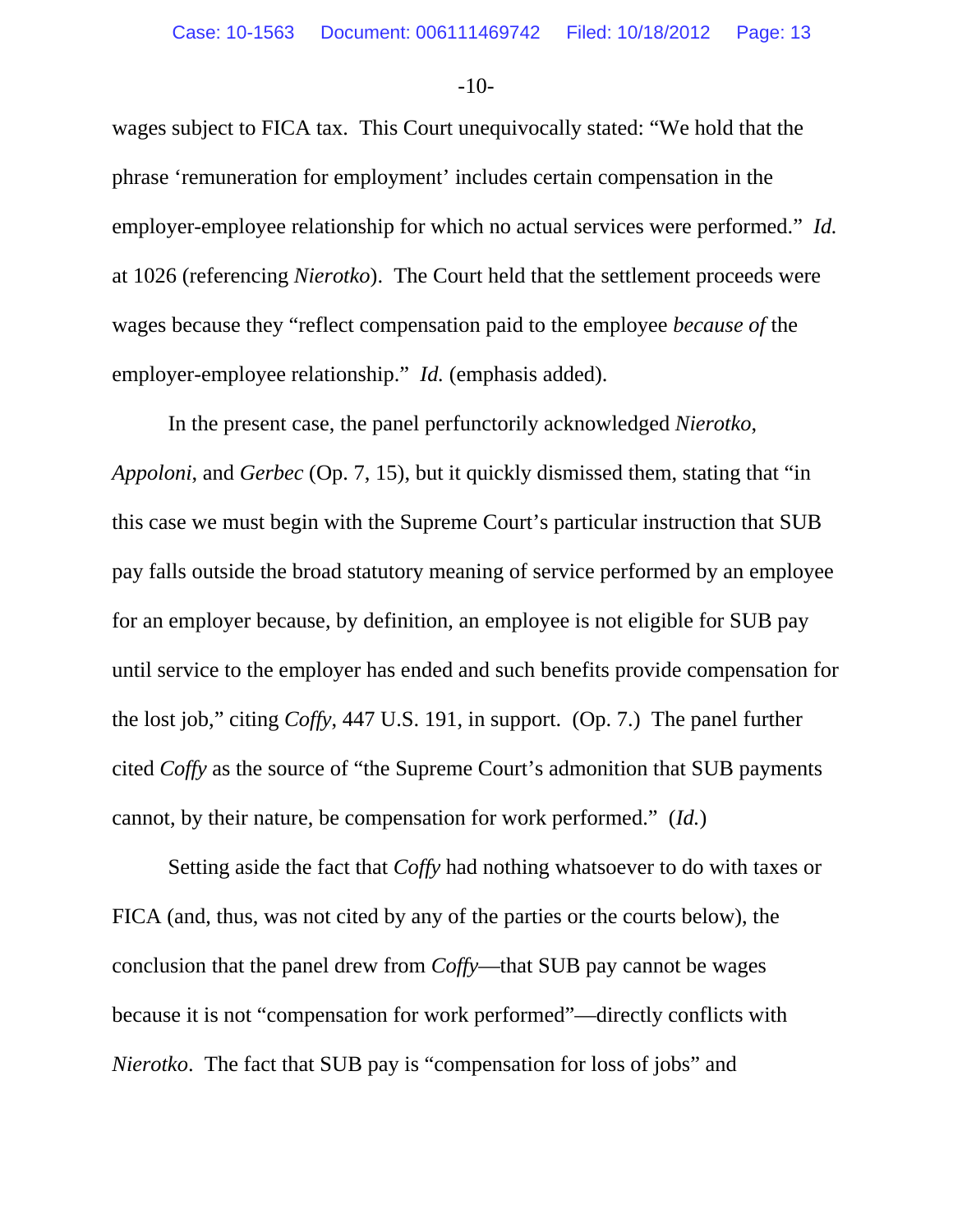-11-

"analogous to severance payments," as the Supreme Court stated in *Coffy*, 447 U.S. at 200, in no way excludes SUB pay from the FICA definition of wages. On the contrary, severance payments have long been recognized as wages, including by this Court. As this Court stated in *Appoloni*, "[c]ourts have consistently held that severance payments for the relinquishment of rights in the course of an employment relationship are FICA wages. In fact, *we are at a loss* to find a case, other than the Eighth Circuit's decision [in *North Dakota State Univ. v. United States*, 255 F.3d 599 (8th Cir. 2001)], to hold otherwise." 450 F.3d at 193 (emphasis added).

That the panel fundamentally misread *Coffy,* and failed to grasp the holding of *Nierotko,* is highlighted by the fact that the entire discussion in *Coffy* actually establishes that SUB pay *is* wages. The issue in *Coffy* was whether SUB pay was a perquisite of seniority for purposes of the Vietnam Era Veterans' Readjustment Assistance Act, which required veterans to be reinstated by their employers without loss of seniority. 447 U.S. at 195-96. That determination turned on whether SUB pay was "a reward for length of service" versus "short-term compensation for services rendered." *Id.* at 198. The Supreme Court held that SUB pay was a reward for length of service and, thus, a perquisite of seniority. *Id.* at 200. The panel here failed to grasp that, in the FICA context, it makes no difference whether a payment by an employer is a reward for length of service or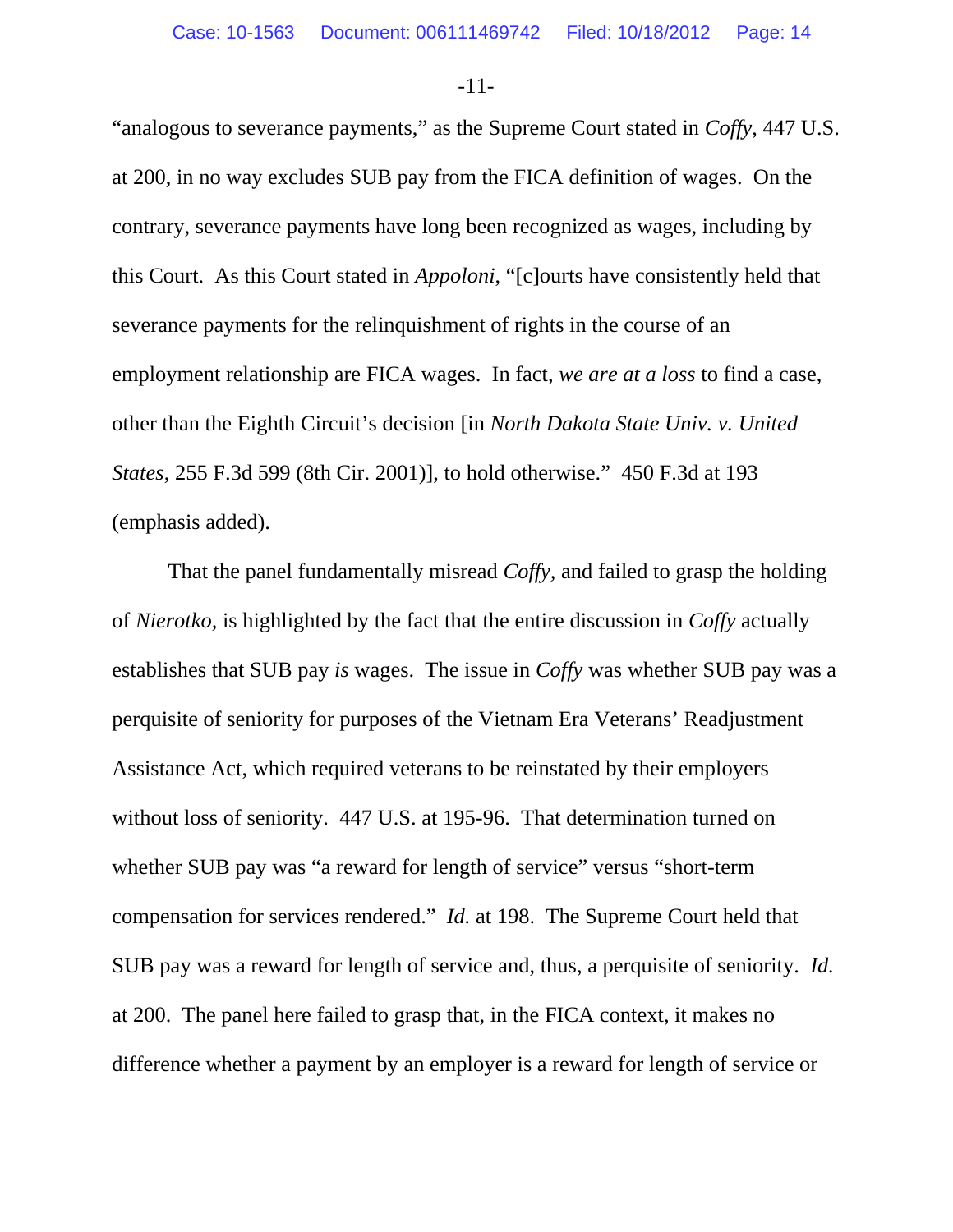-12-

short-term compensation, because *both* types of compensation qualify as wages for FICA purposes. Both are paid on account of "the entire employer-employee relationship for which compensation is paid." *Nierotko*, 327 U.S. at 365-66. The Supreme Court's ultimate ruling that SUB pay is a reward for length of service only bolsters the conclusion that SUB pay is wages.

In short, the panel's decision conflicts not only with this Court's prior decisions in *Appoloni* and *Gerbec*, but also with the Supreme Court's decision in *Nierotko*, and it therefore warrants plenary review by this Court.

2. Although the panel claimed to be giving effect to the "expressed will of the legislature" (Op. 20) in construing I.R.C. § 3402(o) as mandating that SUB pay is not wages for FICA purposes, it did not mention or address at all the prefatory language of I.R.C. § 3402(o)(1) that limits its applicability to *income-tax* withholding. Section  $3402(0)(1)$  states that "[f]or purposes of this chapter [24] (and so much of subtitle F as relates to this chapter)," "any supplemental unemployment compensation benefit paid to an individual . . . shall be treated as if it were a payment of wages by an employer to an employee for a payroll period." The plain language of I.R.C.  $\S 3402(0)(1)$  thus limits its applicability to chapter 24, which deals only with income-tax withholding, and those portions of subtitle F (procedure and administration) that relate to chapter 24. The FICA tax provisions, on the other hand, are in an entirely separate chapter of the Code, chapter 21.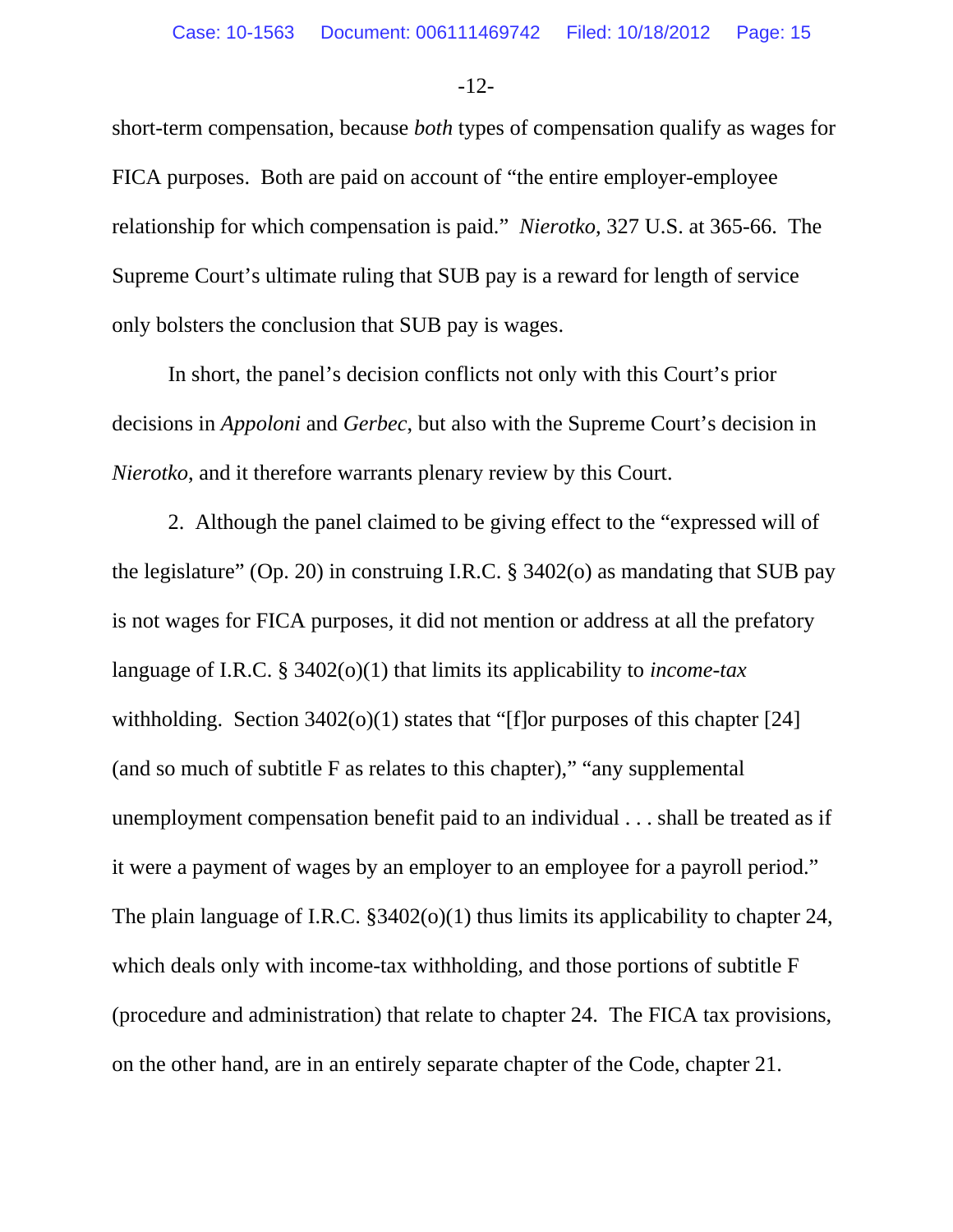-13-

As the Federal Circuit stated in *CSX*, "Congress's decision to restrict the scope of the rule set forth in section 3402(o) to chapter 24 suggests that Congress did not intend that rule, or any implication that might be drawn from that rule, to be applied outside the context of income tax withholding." 518 F.3d at 1341. Furthermore, as the Federal Circuit stated, "[l]imiting the rule of section 3402(o) to the context of income tax withholding makes sense in light of the purpose served by that provision. . . . [B]ecause section 3402(o) resulted in adding SUB payments to other payments that were subject to withholding, it was not important to distinguish between SUB payments that constituted wages (such as dismissal payments) and those that did not (such as payments covered by Rev. Rul. 56-249)." *Id.*

The panel did not address this part of I.R.C. § 3402(o) or the Federal Circuit's critical reliance on it, and, thus, did not address the underpinning of the circuit conflict that it created. And *Rowan* does not provide a basis for skirting the limiting language in I.R.C.  $\S$  3402(o)(1). In ruling that the definition of wages should be interpreted consistently in the FICA and income-tax withholding contexts, the Supreme Court in *Rowan* stated that "[i]t would be extraordinary for a Congress pursuing [simplicity and ease of administration] to intend, *without ever saying so*, for identical definitions to be interpreted differently." 452 U.S. at 257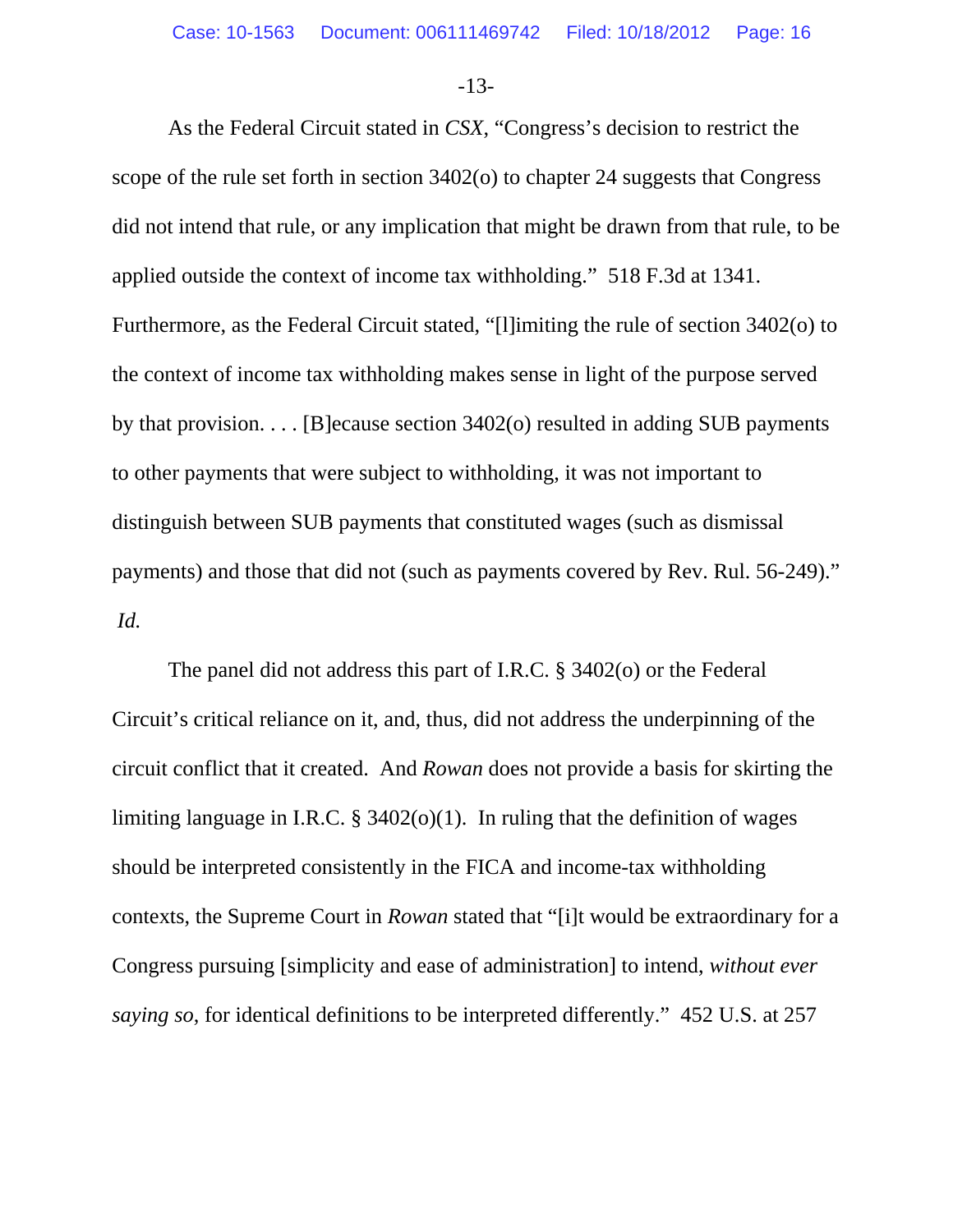-14-

(emphasis added). In I.R.C. § 3402(o)(1), however, Congress plainly "said so," *i.e.,* it specifically limited the section's applicability to *income-tax* withholding.

Moreover, given that the purpose and effect of I.R.C. § 3402(o) is to make clear that SUB pay is subject to income-tax withholding, it is somewhat perverse to invoke *Rowan* to hold that the very same section establishes that SUB pay is *not* subject to FICA-tax withholding. Indeed, to the extent *Rowan* turned on the general Congressional policy of parallel treatment of the income tax and FICA tax provisions, *Rowan* calls for treating SUB pay as being subject to FICA-tax withholding, just as it is subject to income-tax withholding.

The panel also failed to reconcile its ruling that SUB pay is not subject to FICA tax with the undisputed fact that "dismissal pay" *is* subject to FICA tax, a fact that the panel readily acknowledged. As the panel explained (Op. 16-17), Congress repealed in 1949 a partial FICA tax exclusion for "dismissal pay," which was defined as "any payment made by an employer on account of involuntary separation of the employee from the service of the employer." H.R. Rep. No. 1300, at 124 (1949). SUB pay is, therefore, by definition a subset of dismissal pay, as the Federal Circuit recognized in *CSX*, 518 F.3d at 1340. The panel here stated that "we agree that at the time SUB pay was conceived in the 1950s, all 'dismissal payments' made to employees qualified as FICA 'wages' for purposes of taxation" (Op. 17), but it then concluded that "the payments made by Quality Stores to its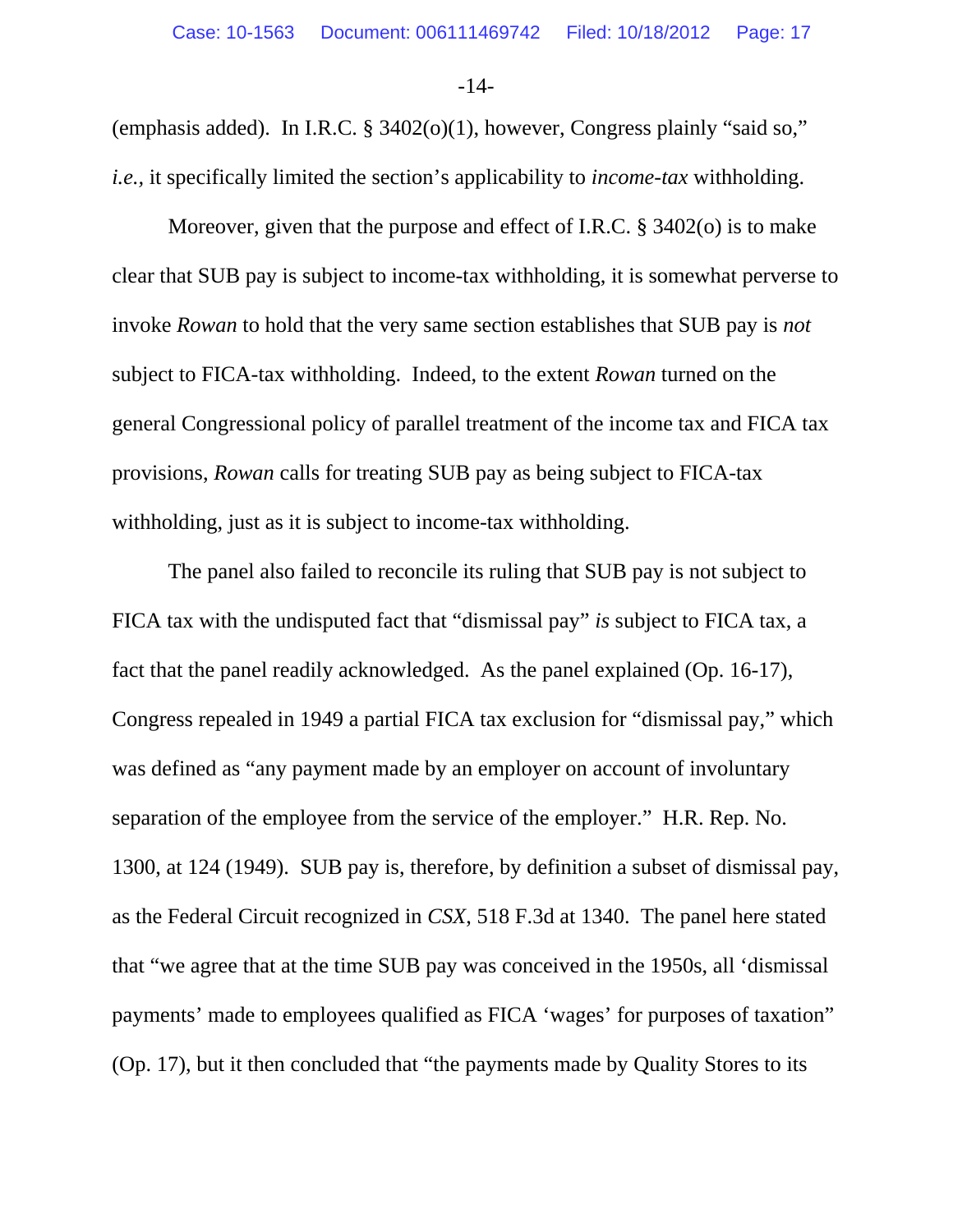-15-

former employees qualify as SUB payments, not 'dismissal pay'" (Op. 20). These two statements are irreconcilable. If "all dismissal payments" are wages for FICA purposes, as the panel stated, and SUB pay is, by definition, a type of dismissal pay, then SUB pay also is wages for FICA tax purposes.

# **CONCLUSION**

Based on the foregoing, the petition for rehearing *en banc* should be granted.

Respectfully submitted,

KATHRYN KENEALLY *Assistant Attorney General*

TAMARA W. ASHFORD *Deputy Assistant Attorney General*

/s/ Francesca U. Tamami GILBERT S. ROTHENBERG (202) 514-3361 KENNETH L. GREENE (202) 514-3573 FRANCESCA U. TAMAMI (202) 514-1882  *Attorneys Tax Division Department of Justice P.O. Box 502 Washington, D.C. 20044*

*Of Counsel:* PATRICK A. MILES, JR. *United States Attorney*

OCTOBER 2012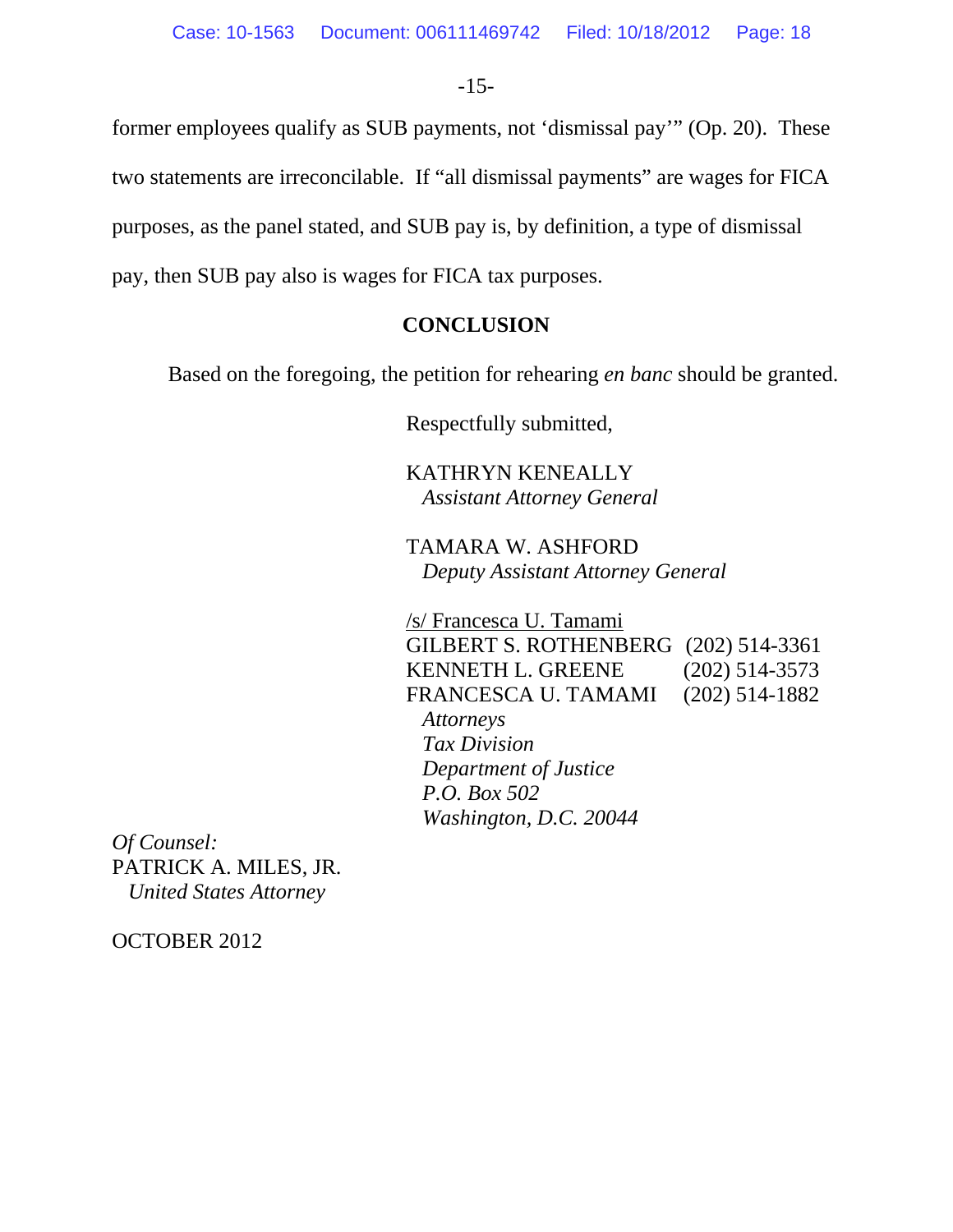-16-

# **CERTIFICATE OF SERVICE**

It is hereby certified that on October 18, 2012, this petition was

electronically filed with the Clerk of the Court by using the CM/ECF system.

Counsel for the appellees and counsel for *amici curiae* are registered CM/ECF

users and will be served by the CM/ECF system.

/s/ Francesca U. Tamami FRANCESCA U. TAMAMI Attorney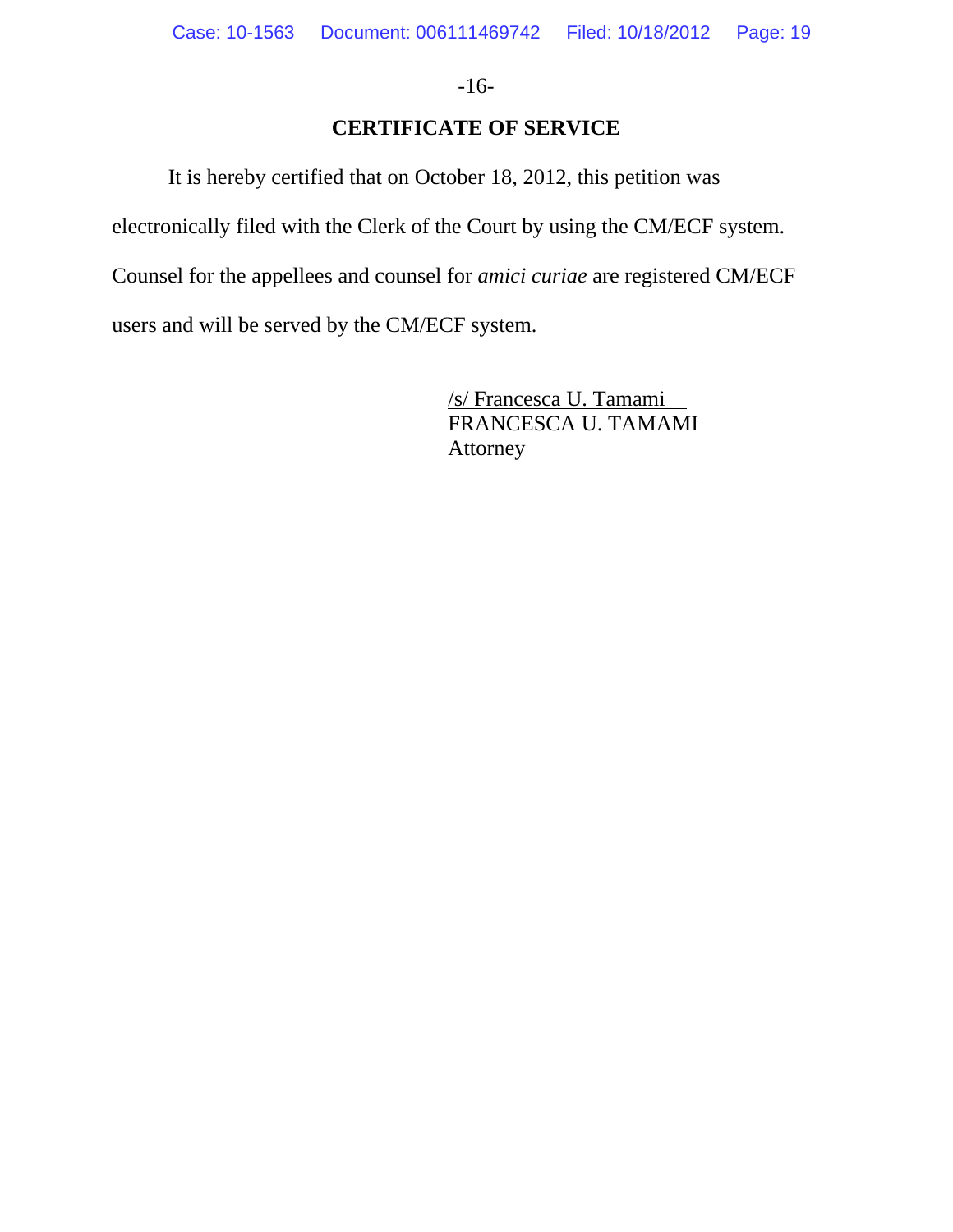*RECOMMENDED FOR FULL-TEXT PUBLICATION* Pursuant to Sixth Circuit Rule 206

File Name: 12a0313p.06

## **UNITED STATES COURT OF APPEALS**

#### FOR THE SIXTH CIRCUIT

In re: QUALITY STORES, INC., et al.,

 $\_$  . The contribution of the contribution of  $\mathcal{L}_\mathcal{A}$ 

*Debtors*.

-|<br>|<br>| |<br>|<br>| |<br>|<br>|

>  $\overline{\phantom{a}}$ |<br>|<br>| |<br>|<br>| |<br>|<br>| |<br>|<br>| |<br>|<br>| |<br>|<br>| |<br>|<br>| |<br>|<br>|  $\overline{\phantom{a}}$ 

No. 10-1563

UNITED STATES OF AMERICA,

 *Appellant*,

*v*.

QUALITY STORES, INC., et al.,

*Appellees*.

Appeal from the United States District Court for the Western District of Michigan at Grand Rapids. No. 09-00044—Janet T. Neff, District Judge.

Argued: October 6, 2011

Decided and Filed: September 7, 2012

Before: BOGGS and STRANCH, Circuit Judges; and CARR, District Judge.**\***

#### **COUNSEL**

 $\overline{\phantom{a}}$  . The set of the set of the set of the set of the set of the set of the set of the set of the set of the set of the set of the set of the set of the set of the set of the set of the set of the set of the set o

**ARGUED:** Francesca U. Tamami, UNITED STATES DEPARTMENT OF JUSTICE, Washington, D.C., for Appellant. Robert S. Hertzberg, PEPPER HAMILTON LLP, Detroit, Michigan, for Appellees. Mary B. Hevener, MORGAN, LEWIS & BOCKIUS LLP, Washington, D.C., for Amicus Curiae. **ON BRIEF:** Francesca U. Tamami, Gilbert S. Rothenberg, Kenneth L. Greene, UNITED STATES DEPARTMENT OF JUSTICE, Washington, D.C., for Appellant. Robert S. Hertzberg, PEPPER HAMILTON LLP, Detroit, Michigan, Michael H. Reed, Nina M. Varughese, PEPPER HAMILTON LLP, Philadelphia, Pennsylvania, for Appellees. Mary B. Hevener, Christopher A. Weals, David R. Fuller, MORGAN, LEWIS & BOCKIUS LLP, Washington, D.C., Robert A. Long, COVINGTON & BURLING LLP, Washington, D.C., for Amici Curiae.

**<sup>\*</sup>** The Honorable James G. Carr, Senior United States District Judge for the Northern District of Ohio, sitting by designation.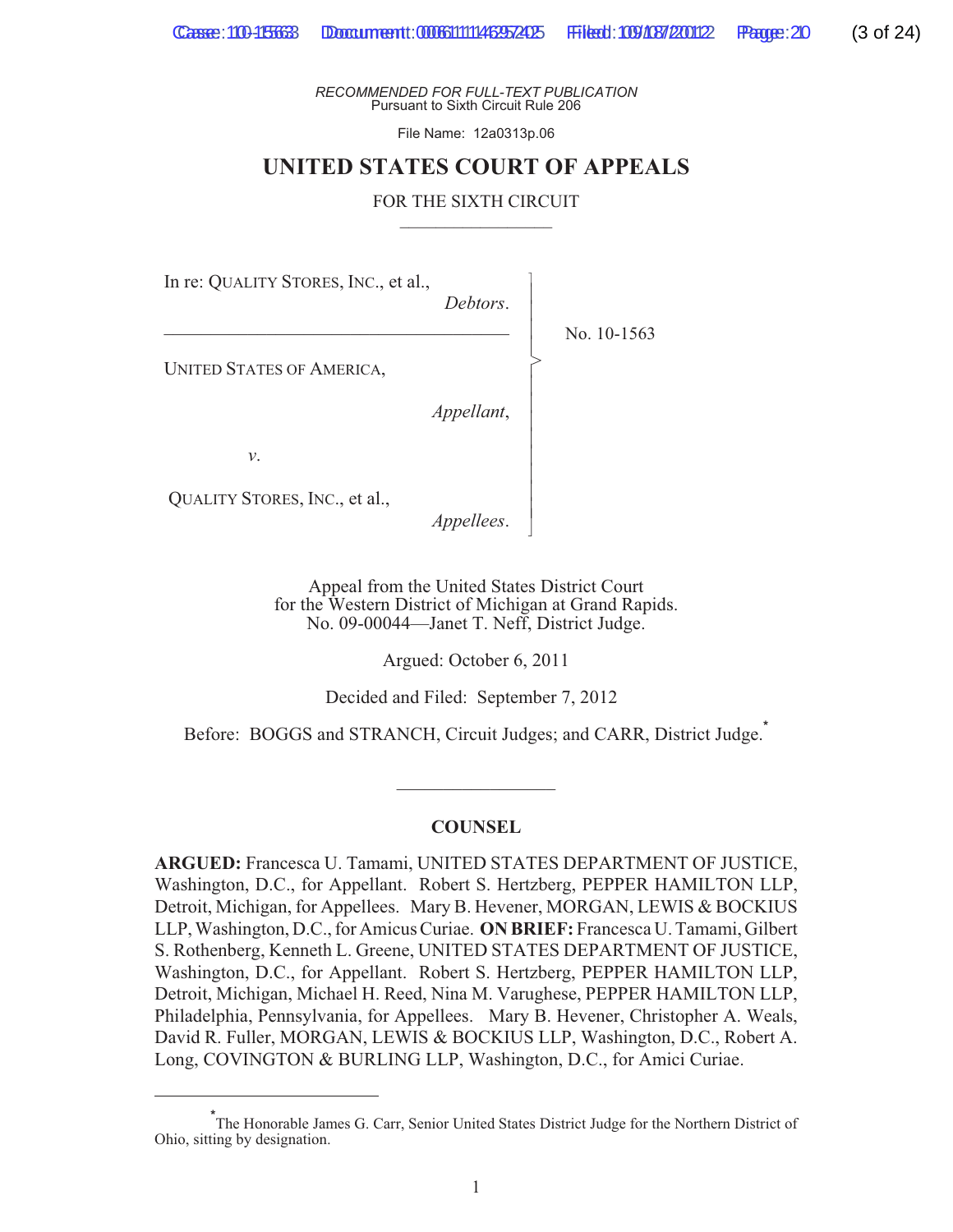# **OPINION \_\_\_\_\_\_\_\_\_\_\_\_\_\_\_\_\_**

**\_\_\_\_\_\_\_\_\_\_\_\_\_\_\_\_\_**

JANE B. STRANCH, Circuit Judge. This appeal arises from an adversary action filed in the bankruptcy court for the Western District of Michigan by Quality Stores, Inc., its affiliated companies, and certain employees (collectively Quality Stores) against the United States seeking a refund of \$1,000,125 in taxes paid under the Federal Insurance Contributions Act (FICA).**<sup>1</sup>** On stipulated facts and cross-motions for summary judgment, the bankruptcy court ordered a full refund, holding that payments Quality Stores made to its employees upon terminating their employment involuntarily due to business cessation constituted supplemental unemployment compensation benefits (SUB payments) that are not taxable as wages under FICA. *Quality Stores, Inc. v. United States* (*In re Quality Stores, Inc.*), 383 B.R. 67 (Bankr. W.D. Mich. 2008). On appeal, the district court affirmed, *United States v. Quality Stores, Inc.* (*In re Quality Stores, Inc.*), 424 B.R. 237 (W.D. Mich. 2010), and we now AFFIRM.

#### **I. FACTS**

Quality Stores was the largest agricultural-specialty retailer in the country serving farmers, hobby gardeners, skilled trade persons, and do-it-yourself customers. In October 2001, an involuntary Chapter 11 bankruptcy petition was filed against Quality Stores, Inc. Within two weeks, Quality Stores answered the petition and consented to the entry of an order for relief. Thereafter, Quality Stores's affiliated companies commenced voluntary Chapter 11 bankruptcy cases.**<sup>2</sup>** In May 2002, the bankruptcy court confirmed the First Amended Joint Plan of Reorganization.

**<sup>1</sup>** Quality Stores is supported in this appeal by *amici curiae*, American Payroll Association and ERISA Industry Committee.

**<sup>2</sup>** The debtors are: QSI Holdings, Inc. (f/k/a CT Holdings, Inc.), Quality Stores, Inc. (f/k/a Central Tractor Farm & Country, Inc.), Country General, Inc., F and C Holding, Inc., FarmandCountry.com, LLC, QSI Newco, Inc., QSI Transportation, Inc., Quality Farm & Fleet, Inc., Quality Investments, Inc., Quality Stores Services, Inc., and Vision Transportation, Inc.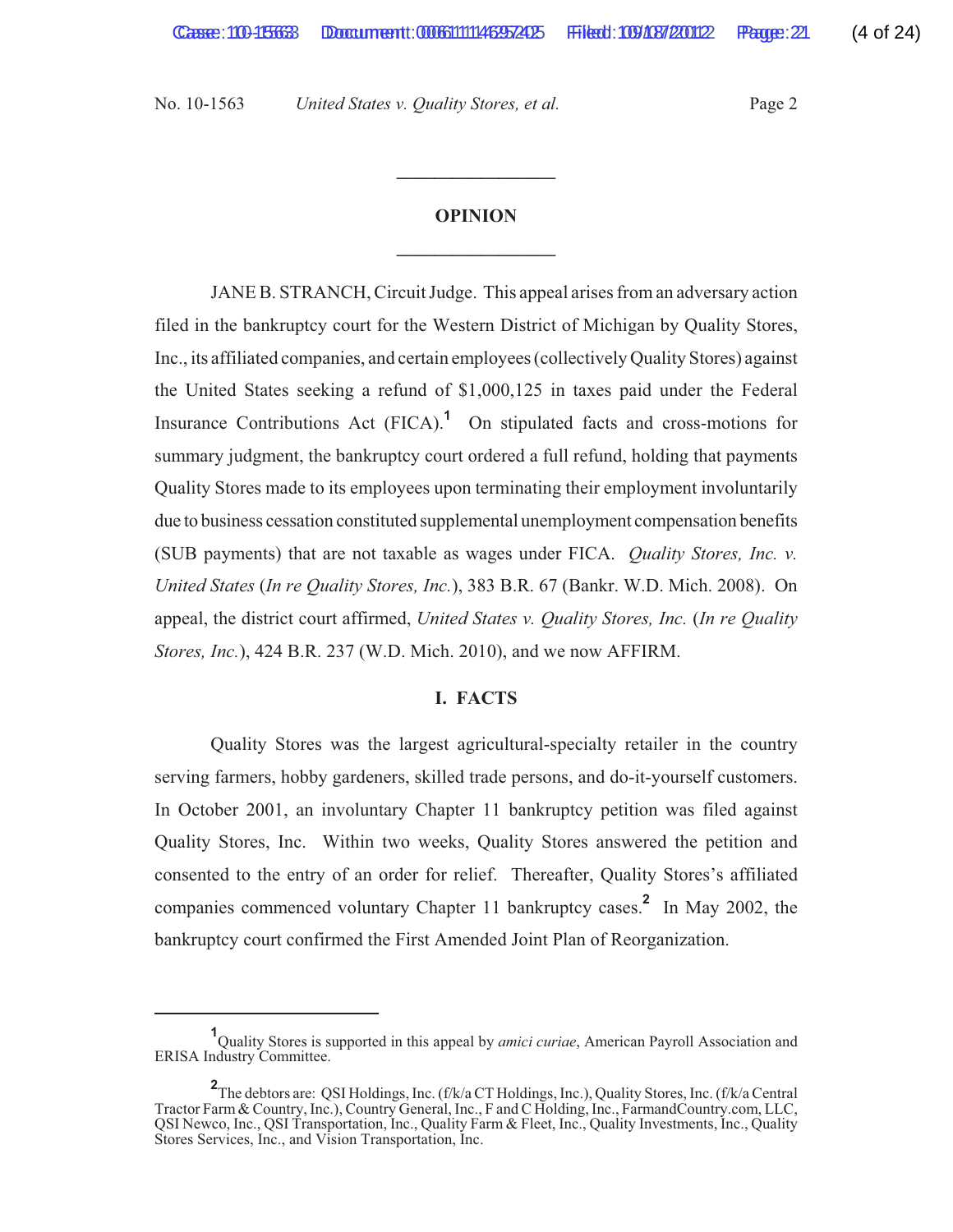Prior to November 1, 2001, Quality Stores closed sixty-three stores and nine distribution centers and terminated the employment of approximately seventy-five employees in the corporate office. After November 1, 2001, Quality Stores closed its remaining 311 stores and three distribution centers and terminated the employment of all remaining employees.

Quality Stores made severance payments to those employees whose employment was involuntarily terminated. The parties stipulated that the severance payments resulted directly from a reduction in force or the discontinuance of a plant or operation. Quality Stores made the severance payments pursuant to two separate plans.

Under the terms of the Pre-Petition Severance Plan, severance pay was based on job grade and management level in the organization. The President and CEO received eighteen months of severance pay. Senior management executives received twelve months of severance pay, while all other managers and employees received one week of severance pay for each full year of service. These severance payments were not tied to the receipt of state unemployment compensation, and they were not attributable to the provision of any particular services by the employees. Quality Stores made the severance payments on the normal payroll schedule. Salaried employees received an average of 11.4 weeks of severance pay, while hourly employees received an average of 4.2 weeks of severance pay.

The Post-Petition Severance Plan was designed to encourage employees to defer their job searches and dedicate their efforts and attention to the company by assuring them that they would receive severance pay if their jobs were eliminated. To be eligible for severance pay, an employee was required to complete the last day of service as scheduled. Company officers received between six and twelve months of severance pay, while full-time salaried and hourly employees who had been employed for at least two years received one week of severance pay for every full year of service, up to a maximum of ten weeks for salaried employees and five weeks for hourly employees. Those workers with less than two years of service received one week of severance pay.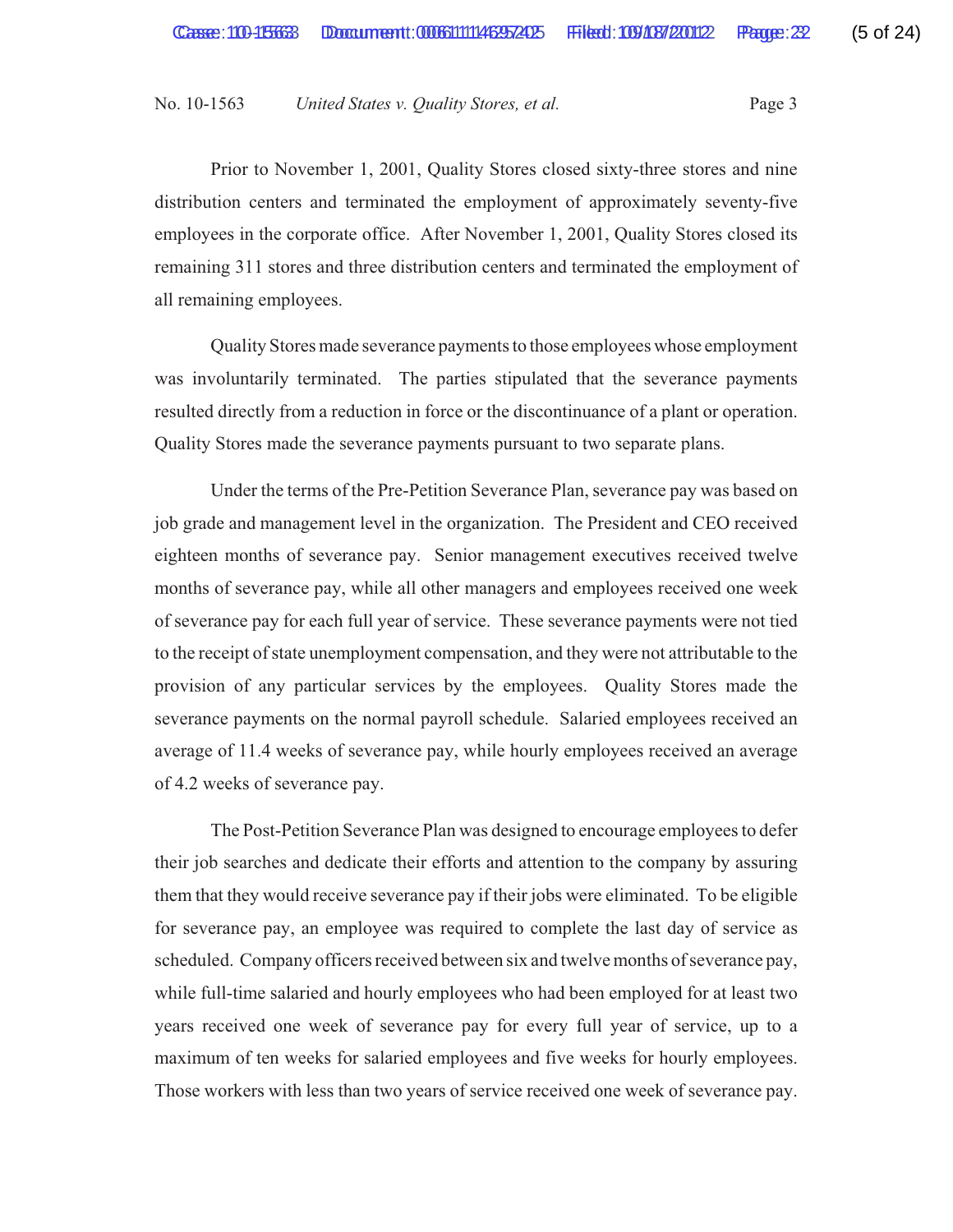Severance payments made under the Post-Petition Severance Plan were not tied to the receipt of state unemployment compensation, nor were they attributable to the provision of any particular services. The post-petition severance amounts were paid in a lump sum, however, because the companies were liquidating and it was not practical administratively to pay the amounts over time. Under the Post-Petition Severance Plan, on average, salaried employees received 5.2 weeks of severance pay, while hourly employees received 3.1 weeks of severance pay. About 900 employees did not receive any severance pay because they were hired immediately by successor companies.

Quality Stores did not require employees to prove that they were unemployed in order to receive severance pay under either plan. Because the severance payments constituted gross income to the employees for federal income tax purposes, Quality Stores reported the payments as wages on W-2 forms and withheld federal income tax. Quality Stores also paid the employer's share of FICA tax and withheld each employee's share of FICA tax. For the taxable quarters ending December 31, 1999, through June 30, 2002, Quality Stores filed timely Forms 941 reporting wages paid to employees and remitted the applicable FICA taxes.

Of the total \$1,000,125 in FICA tax at issue, \$382,362 is attributed to severance payments made under the Pre-Petition Severance Plan, consisting of \$214,000 for the employer share and \$168,362 for the employee share. Further, of the total amount of FICA tax at issue, \$617,763 is attributed to severance payments made under the Post-Petition Severance Plan, consisting of \$357,127 for the employer share and \$260,636 for the employee share.

Although Quality Stores collected and paid the FICA tax, it did not agree with the Internal Revenue Service (IRS) that the severance payments constituted wages for FICA purposes. Quality Stores took the position that the payments made to its employees pursuant to the plans were not wages but instead constituted SUB payments that were not taxable under FICA.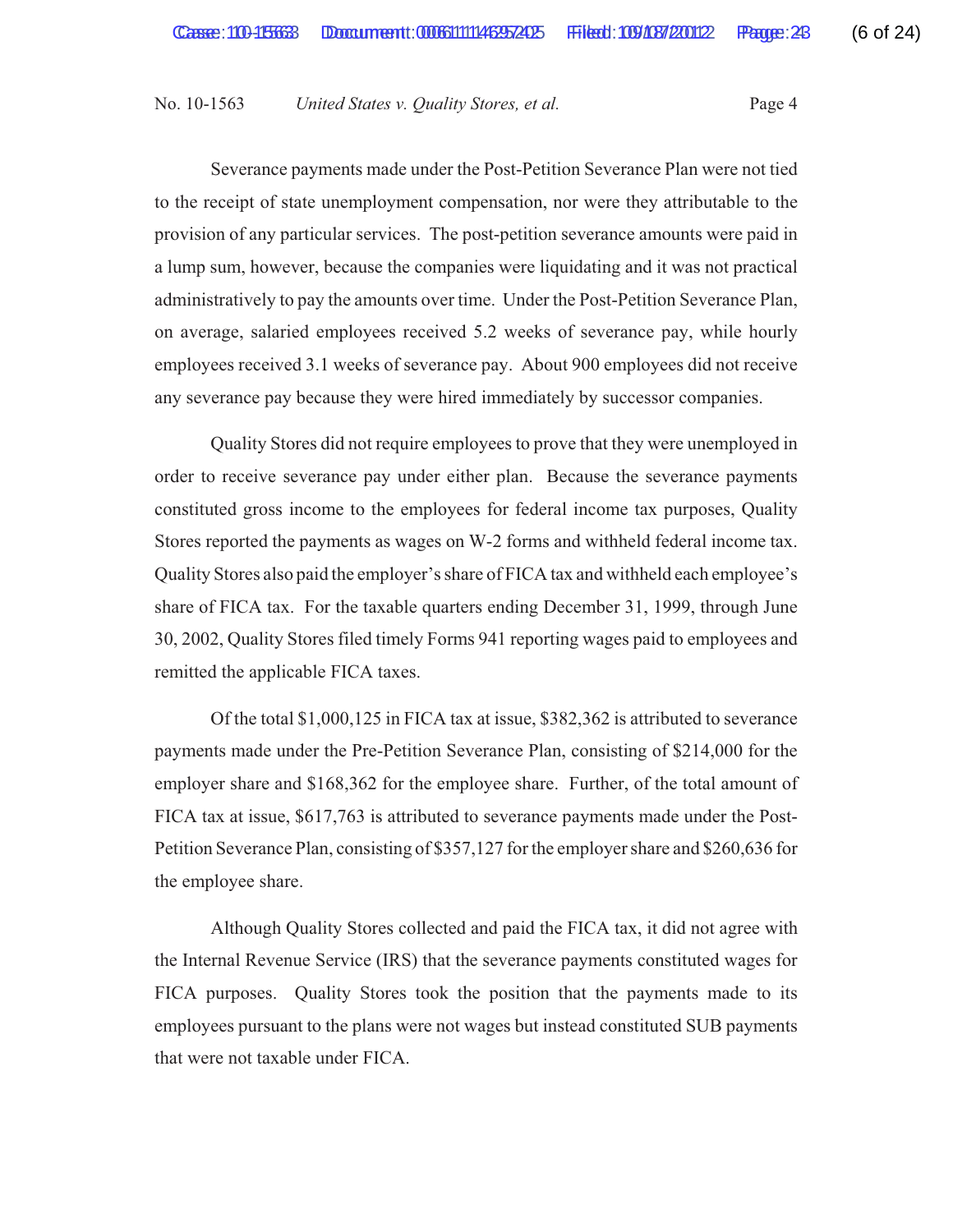Quality Stores asked 3,100 former employees to allow the company to file FICA tax refund claims on their behalf. *See* Treas. Reg. § 31.6402(a)-2. Of those contacted, 1,850 former employees allowed Quality Stores to pursue FICA tax refunds for them.

In September 2002, Quality Stores timely filed with the IRS fifteen Forms 843 seeking the refund of \$1,000,125 in FICA tax.**<sup>3</sup>** This figure consisted of \$571,127 for the employer share and \$428,998 for the employee share attributed to those employees who granted Quality Stores consent to pursue their claims. When the IRS did not allow or deny the refund claims, Quality Stores filed an adversary action in the bankruptcy court in June 2005.

#### **II. STANDARD OF REVIEW**

When we consider an appeal from a district court judgment in a case that originated in bankruptcy court, we review the bankruptcy court's decision directly, without giving any deference to the district court's decision. *Stevenson v. J.C. Bradford & Co.* (*In re Cannon*), 277 F.3d 838, 849 (6th Cir. 2002). Because the bankruptcy court decided the case on stipulated facts and cross-motions for summary judgment, our review is *de novo*. *See id.*

#### **III. ANALYSIS**

The concept of SUB payments first appeared in the 1950s and "evolved from the demand by organized labor for a guaranteed annual wage." *Coffy v. Republic Steel Corp.*, 447 U.S. 191, 200 (1980). Because the unions' real concern was the significant difference between average weekly earnings received when employed and the amount of unemployment benefits received when unemployed, the unions sought corporate supplementation of existing state unemployment compensation programs. *See id.* Several industries adopted SUB plans, the purpose of which was to assure workers of employment security regardless of the number of hours actually worked, rather than to provide employees with additional compensation for work performed. *Id.* SUB

<sup>&</sup>lt;sup>3</sup>The Forms 843 were filed by Central Tractor Farm & Country, Inc., Country General, Inc., Quality Farm & Fleet, Inc., and Quality Stores Services, Inc.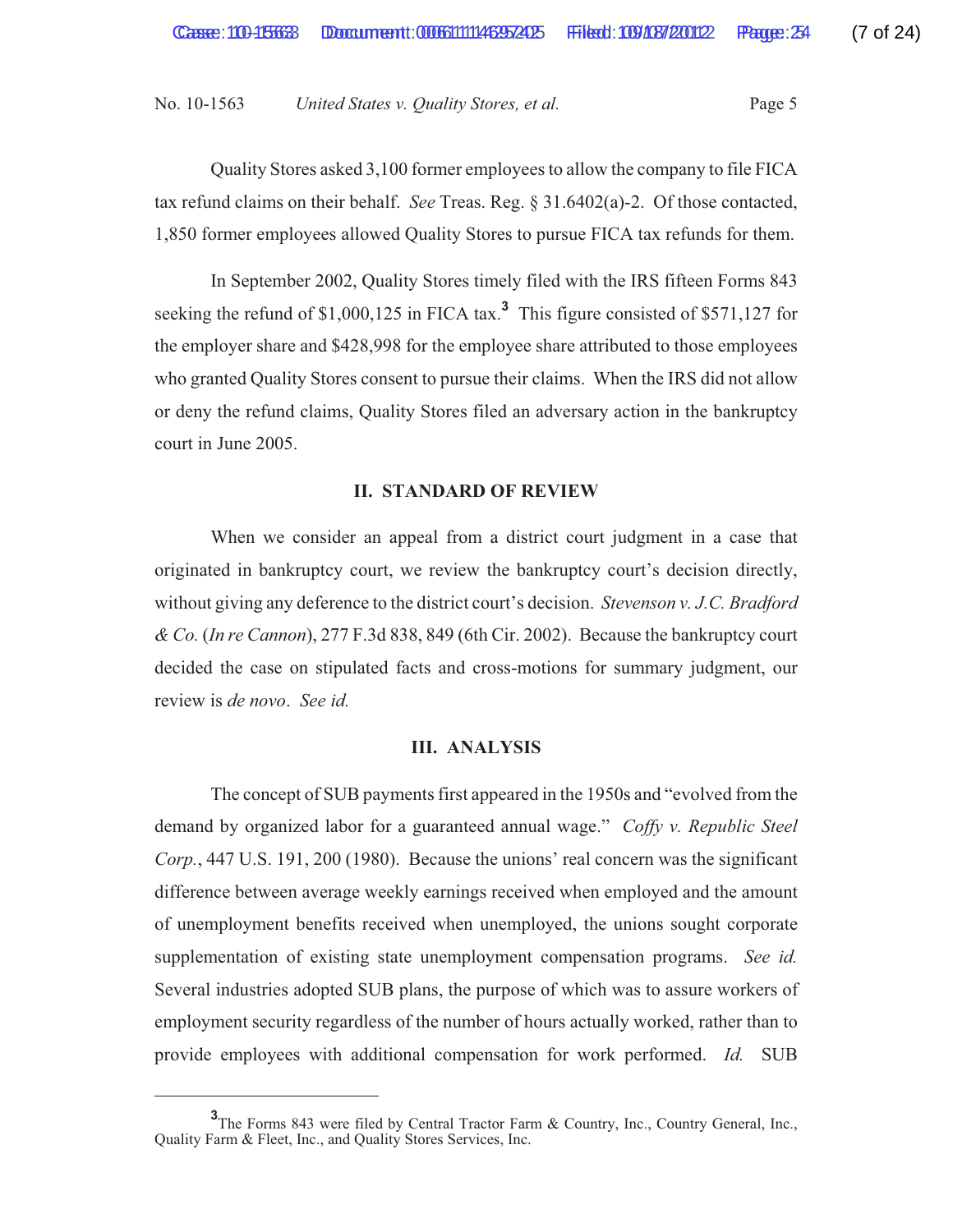payments "cannot be compensation for work performed, . . . for they are contingent on the employee's being thrown out of work; unless the employee is laid off he will never receive SUB payments. In this sense, SUB's are analogous to severance payments: they are 'compensation for loss of jobs.'" *Id.* (quoting *Accardi v. Pa. R.R. Co.*, 383 U.S. 225, 230 (1966) ("[T]he cost to an employee of losing his job is not measured by how much work he did in the past . . . but by the rights and benefits he forfeits by giving up his job.") SUB payments are "in the nature of a reward for length of service, and do not represent deferred short-term compensation for services actually rendered." *Id.* at 205.

Consistent with these principles, Quality Stores developed two written plans to administer severance payments to the managers and hourly employees who permanently lost their jobs due to the cessation of business caused by bankruptcy. The related questions we must resolve are whether those payments constitute SUB payments under federal law and, if so, whether the payments are taxable under FICA.

#### **A. Background**

Congress imposed the FICA tax on employee wages to fund the Social Security and Medicare programs. *Appoloni v. United States*, 450 F.3d 185, 189 (6th Cir. 2006). Both the employer and the employee pay part of the tax. The employer collects the employee's share by deducting the tax from wages as they are paid. I.R.C. §§ 3101(a), 3102(a). The employer also pays a matching tax on the wages paid to the employee. I.R.C. § 3111(a).

Congress defined "wages" for FICA purposes (with certain exceptions) as "all remuneration for employment, including the cash value of all remuneration (including benefits) paid in any medium other than cash . . . ." I.R.C. § 3121(a). "Employment," as used in the statute, means "any service, of whatever nature, performed . . . by an employee for the person employing him . . . ." I.R.C. § 3121(b). The Supreme Court has explained that the words

"any service . . . performed . . . for his employer," with the purpose of the Social Security Act in mind[,] import breadth of coverage. They admonish us against holding that "service" can be only productive activity. We think that "service" as used by Congress in this definitive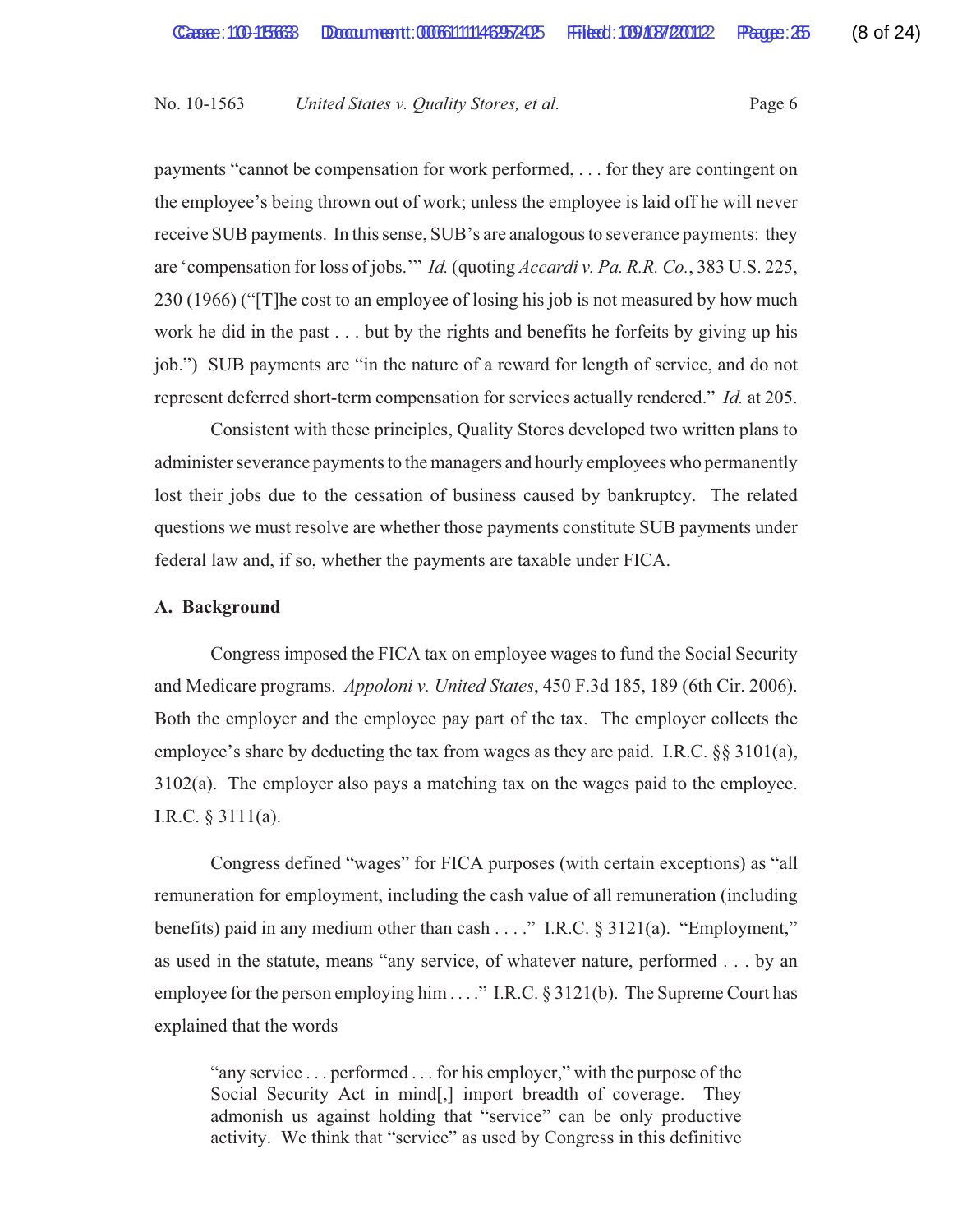phrase means not only work actually done but the entire employeremployee relationship for which compensation is paid to the employee by the employer.

*Soc. Sec. Bd. v. Nierotko*, 327 U.S. 358, 365–66 (1946). Thus, the Supreme Court held that back pay granted to an employee pursuant to an order of the National Labor Relations Board constituted "wages" taxable under FICA. *Id.* at 369–70. Likewise, we have construed FICA definitions broadly and inclusively, *Appoloni*, 450 F.3d at 190, and we generally favor "that interpretation of statutory provisions which calls for coverage rather than exclusion," *St. Luke's Hosp. Ass'n v. United States*, 333 F.2d 157, 164 (6th Cir. 1964); *United States v. Detroit Med. Ctr.*, 557 F.3d 412, 414 (6th Cir. 2009). But in this case we must begin with the Supreme Court's particular instruction that SUB pay falls outside the broad statutory meaning of service performed by an employee for an employer because, by definition, an employee is not eligible for SUB pay until service to the employer has ended and such benefits provide compensation for the lost job. *Coffy*, 447 U.S. at 200.

#### **B. FICA, Federal Income Tax Withholding, and "Wages"**

 Whether SUB payments are "wages" under FICA is a complex question because the FICA statute does not expressly include or exclude SUB payments, nor do the Treasury regulations promulgated under FICA address the subject. Mindful of the Supreme Court's admonition that SUB payments cannot, by their nature, be compensation for work performed, *id.*, we first ask whether Congress has provided any direction or insight into the proper treatment of SUB payments for tax purposes.

We observe that, for purposes of federal income tax withholding, I.R.C. § 3402, Congress adopted a definition of "wages" that is nearly identical to the definition of "wages" included in FICA. In the income tax context, "wages" means "all remuneration . . . for services performed by an employee for his employer, including the cash value of all remuneration (including benefits) paid in any medium other than cash . . . ." I.R.C. § 3401(a). In addition to this definition of "wages," Congress expressly defined SUB payments for purposes of federal income tax withholding in a subsection of the statute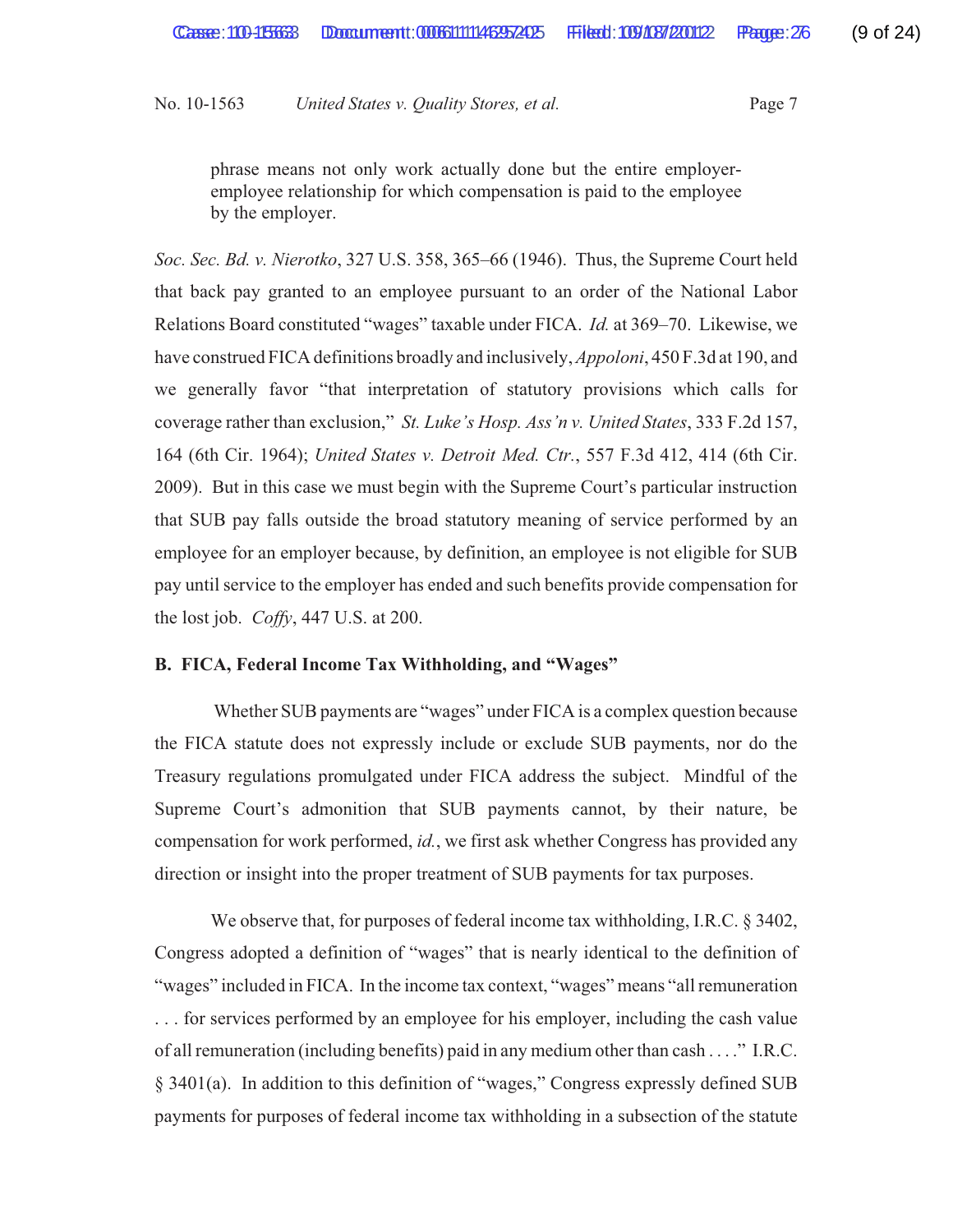entitled, "**Extension of withholding to certain payments** *other than wages***."** I.R.C. § 3402(o) (emphasis added). In that subsection of the statute, Congress defined SUB payments as:

amounts which are paid to an employee, pursuant to a plan to which the employer is a party, because of an employee's involuntary separation from employment (whether or not such separation is temporary), resulting directly from a reduction in force, the discontinuance of a plant or operation, or other similar conditions, but only to the extent such benefits are includible in the employee's gross income.

I.R.C.  $\S 3402(0)(2)(A)$ . This statutory definition of SUB payments is repeated in the corresponding Treasury Regulation,  $\S 31.3401(a) - 1(b)(14)(ii)$ .

Parsing this definition into its five separate elements, Congress has provided that a SUB payment is: (1) an amount paid to an employee; (2) pursuant to an employer's plan; (3) because of an employee's involuntary separation from employment, whether temporary or permanent; (4) resulting directly from a reduction in force, the discontinuance of a plant or operation, or other similar conditions; and (5) included in the employee's gross income.

All payments Quality Stores made to its former employees, whether under the Pre- or Post-Petition Plan, satisfy this five-part statutory test to qualify as SUB payments. The parties stipulated below that: (1) Quality Stores made the payments to employees; (2) pursuant to company plans; (3) because of the employees' permanent separation from employment; and (4) resulting directly from a reduction in force or the discontinuance of a plant or operation. Although the parties' stipulation did not contain any reference to gross income as contemplated by the fifth element of the statutory test, as a matter of law the SUB payments were included in the employees' gross incomes. *See* I.R.C. § 61 (generally "gross income means all income from whatever source derived" with certain inapplicable exceptions). The statutory definition does not require that SUB payments be tied to an employee's receipt of state unemployment compensation benefits, nor does the statute make any distinction between periodic payments or one-time payments made in a lump sum.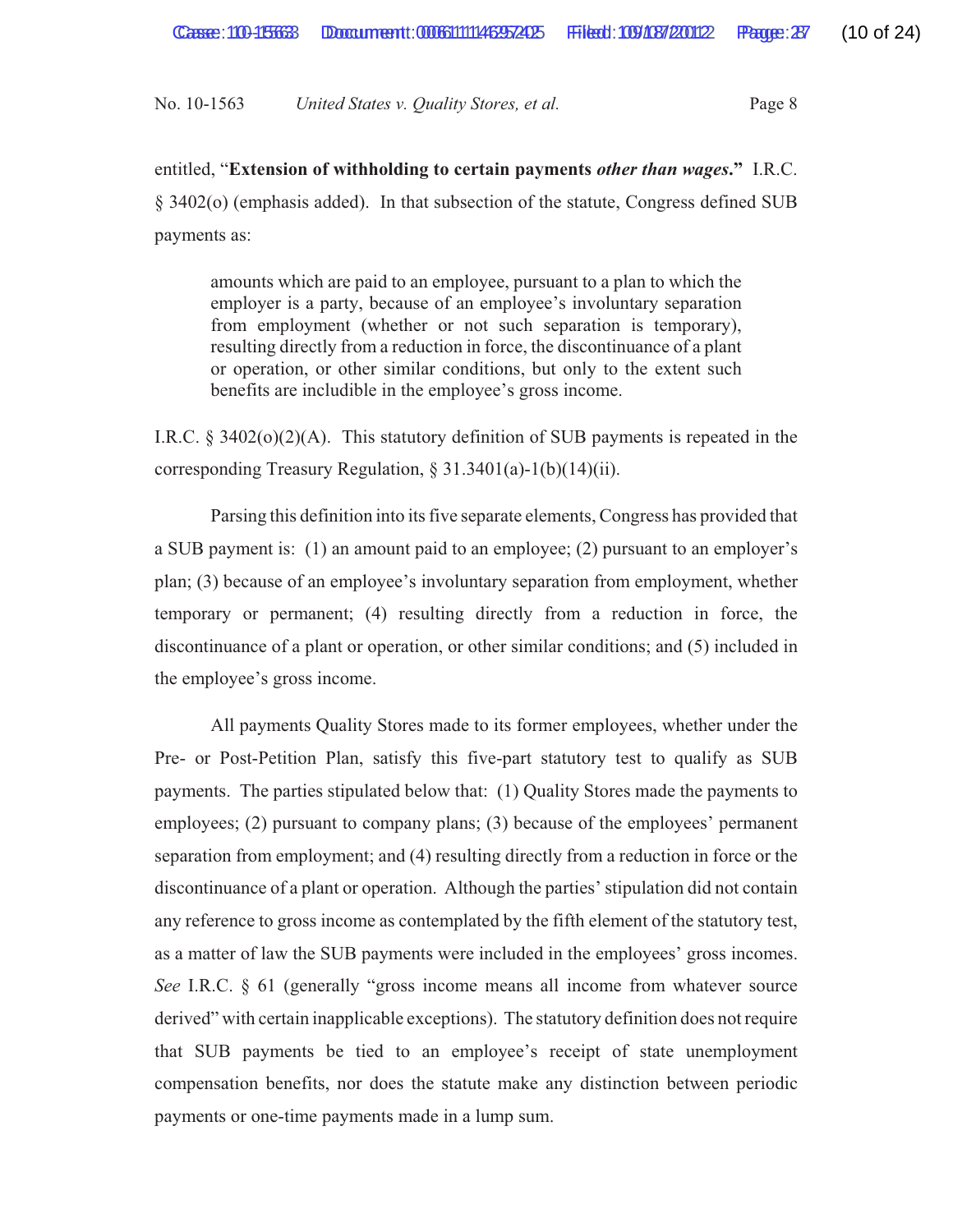Congress expressly provided that any payment made to an employee that meets the statutory definition of a SUB payment "shall be treated *as if it were a payment of wages* by an employer to an employee for a payroll period." I.R.C. § 3402(o)(1) (emphasis added). In our view, the necessary implication arising from this phrase is that Congress did not consider SUB payments to be "wages," but allowed their treatment as wages to facilitate federal income tax withholding for taxpayers. To the extent other plausible inferences might be drawn, the statute may be ambiguous.

Our objective when interpreting statutes is to give effect to the intent of Congress, and if that intent is clear, then both the courts and the government agency charged with implementing the statute, here the IRS, must give effect to that clear congressional intent. *See Nat'l Ass'n of Home Builders v. Defenders of Wildlife*, 551 U.S. 644, 665 (2007). If a statute is silent or ambiguous, the question we ask is whether the agency's approach to interpretation is based on a permissible construction of the statute. *Id.*

Where ambiguity exists, we may use aids to statutory construction to help us resolve the ambiguity. We may consider the title of the statute and the legislative history leading to its enactment, although the title and history cannot limit the plain meaning of the statutory text. *See Maguire v. Comm'r of Internal Revenue*, 313 U.S. 1, 9 (1941); *Fairport, P. & E.R. Co. v. Meredith*, 292 U.S. 589, 594 (1934). Thus, we turn to the title and legislative history of  $\S 3402$ (o) to assist us in determining whether the inference we read into the statute is consistent with congressional intent.

The title of § 3402(o) is: "**Extension of withholding to certain payments other than wages**." The phrase "other than wages" supports our conclusion that Congress knew that it was extending federal income tax withholding to payments "other than wages" when it enacted  $\S$  3402(o).

Moreover, the legislative history of the statute confirms our interpretation. When § 3402(o) was enacted in 1969, Congress recognized that SUB payments "are not subject to [federal income tax] withholding because *they do not constitute wages or*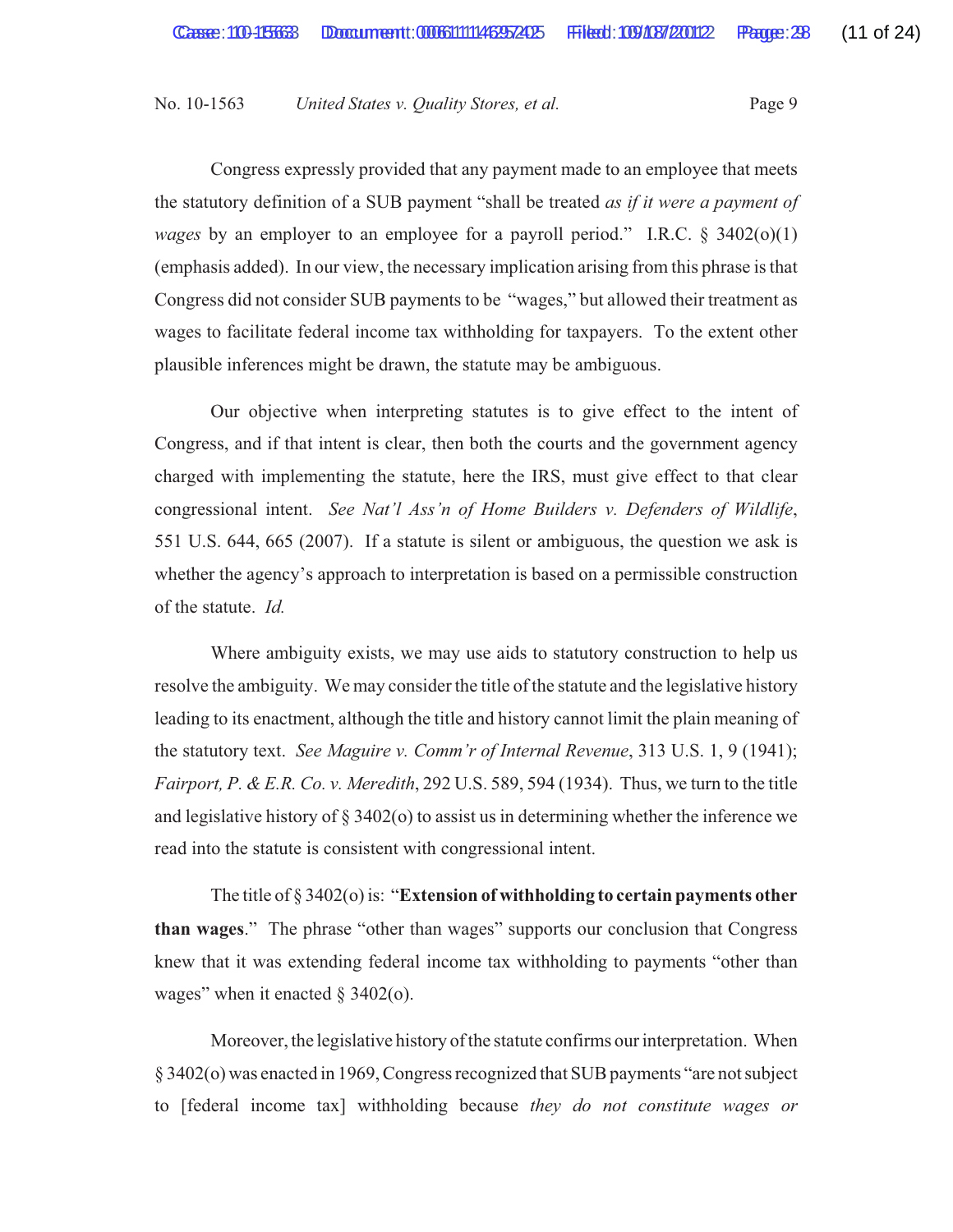*remuneration for services*." S. Rep. No. 91-552, at 255–56 (1969), *reprinted in* 1969 U.S.C.C.A.N. 2027, 2305 (emphasis added). Because SUB payments "are generally taxable income to the recipient," however, Congress decided to require federal income tax withholding on SUB payments to alleviate any unexpected income tax burden on employees for the calendar year in which the payments were made. *Id.* Congress stressed "that *although these benefits are not wages*, since they are generally taxable payments they should be subject to withholding to avoid the final tax payment problem for employees." *Id.* (emphasis added). As a result of the enactment of § 3402(o), the "withholding requirements . . . on wages are to apply to these *non-wage* payments." *Id.* at 2306 (emphasis added).

Because the title and legislative history clarify any ambiguity in the statute, we are convinced that Congress characterized SUB payments as "non-wages" and Congress enacted  $\S$  3402(o) simply to extend withholding to these "non-wage" payments to benefit taxpayers. In light of this clear congressional intent, we approve the bankruptcy court's reasoning that if SUB payments are not "wages" but are only treated as if they were "wages" for purposes of federal income tax withholding, then SUB payments also are not "wages" under the nearly identical definition of that term found in the FICA statute. The analytical bridge for this step in our reasoning arises from the Supreme Court's decision in *Rowan Cos. v. United States*, 452 U.S. 247, 255–57 (1981).

#### **C. Application of** *Rowan Cos. v. United States*

In*Rowan*, the Supreme Court examined the plain language and legislative history of § 3121(a) and § 3401(a) to conclude that Congress intended the term "wages" to carry the same meaning for purposes of FICA and federal income tax withholding. *Id.* at 257. By adopting virtually identical definitions of "wages" in the two statutes, Congress expressed an intent to coordinate the two statutory schemes "to promote simplicity and ease of administration." *Id.* The Court said that "[i]t would be extraordinary for a Congress pursuing this interest to intend, without ever saying so, for identical definitions to be interpreted differently." *Id.* Upon concluding that "wages" means the same thing under FICA as it does for federal income tax, the Supreme Court invalidated certain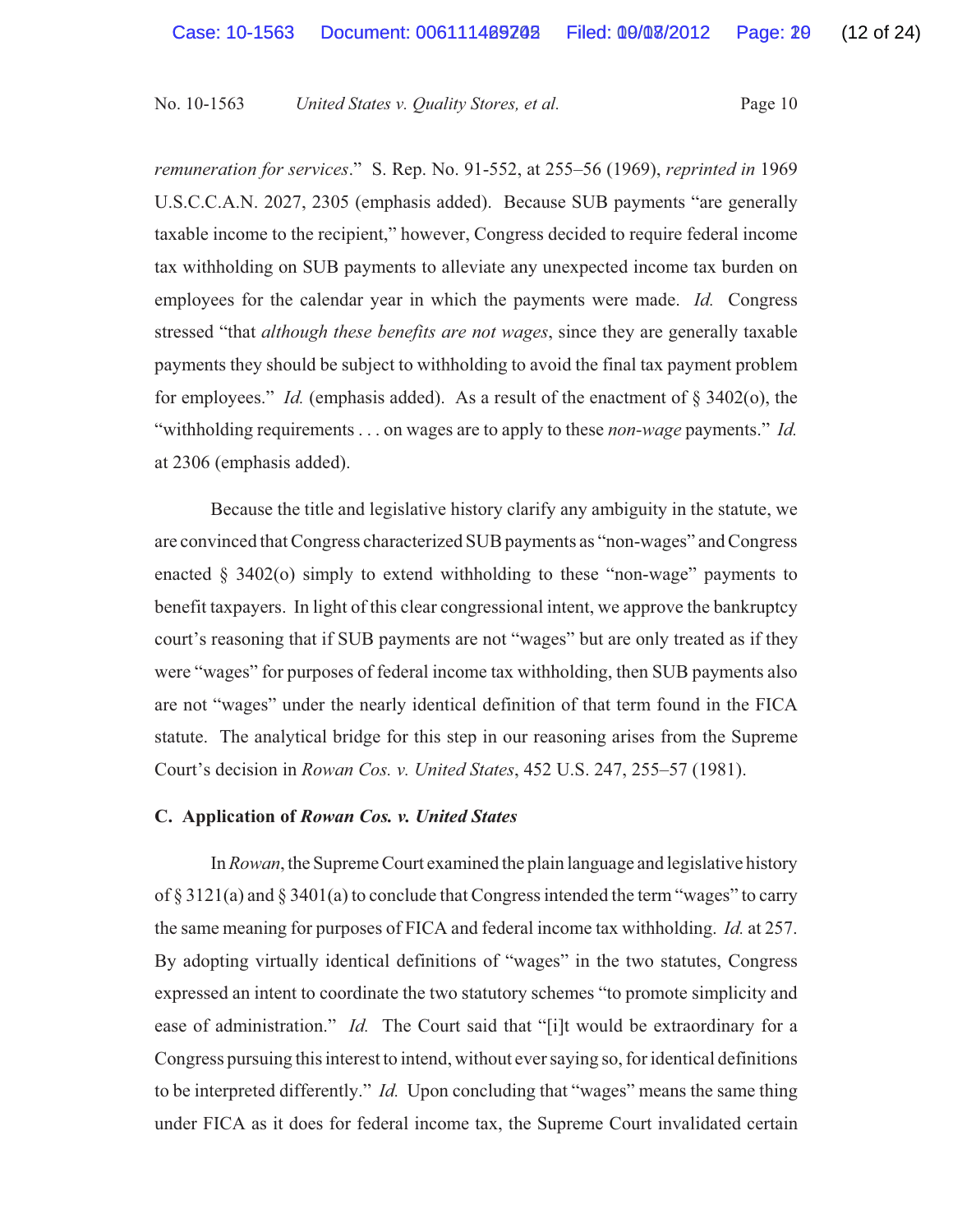Treasury regulations under which the IRS characterized meals and lodging provided to employees as "wages" under FICA but not as "wages" for purposes of federal income tax withholding. *Id.* at 249–50, 263.

The government contends that Congress legislatively superseded *Rowan* when it enacted the "decoupling amendment" as part of the Social Security Amendments of 1983, Pub. L. No. 98-21, 97 Stat. 65. Without doubt, the legislative history of the "decoupling amendment" reveals that Congress believed the objectives of the Social Security system were "significantly different from the objective[s] underlying the income tax withholding rules" and that "amounts exempt from income tax withholding should not be exempt from FICA unless Congress provides an explicit FICA tax exclusion." S. Rep. No. 98-23, at 42 (1983), *reprinted in* 1983 U.S.C.C.A.N. 143, 183. Thus, the legislative history explains, "the determination whether or not amounts are includible in the Social Security wage base is to be made without regard to whether such amounts are treated as wages for income tax withholding purposes. Accordingly, an employee's 'wages' for Social Security tax purposes may be different from the employee's 'wages' for income tax withholding purposes." *Id. See also* H.R. Rep. No. 98-25(I), at 80 (1983), *reprinted in* 1983 U.S.C.C.A.N. 219, 299; H.R. Conf. Rep. No. 98-47, at 148 (1983), *reprinted in* 1983 U.S.C.C.A.N. 404, 438.

This statement of congressional intent in the legislative history might change our analysis if Congress had actually passed a statute expressing it. But the actual language Congress used when it enacted the "decoupling amendment" did not achieve its intended effect as expressed in the legislative history. *See CSX Corp. v. United States*, 518 F.3d 1328, 1344 (Fed. Cir. 2008). The decoupling amendment reads:

Nothing *in the regulations* prescribed for purposes of chapter 24 (relating to income tax withholding) which provides an exclusion from "wages" as used in such chapter shall be construed to require a similar exclusion from "wages" *in the regulations* prescribed for purposes of this chapter [22 relating to FICA]. Except as *otherwise provided in regulations* prescribed by the Secretary, any third party which makes a payment included in wages solely by reason of the parenthetical matter contained in subparagraph (A) of paragraph (2) shall be treated for purposes of this chapter and chapter 22 as the employer with respect to such wages.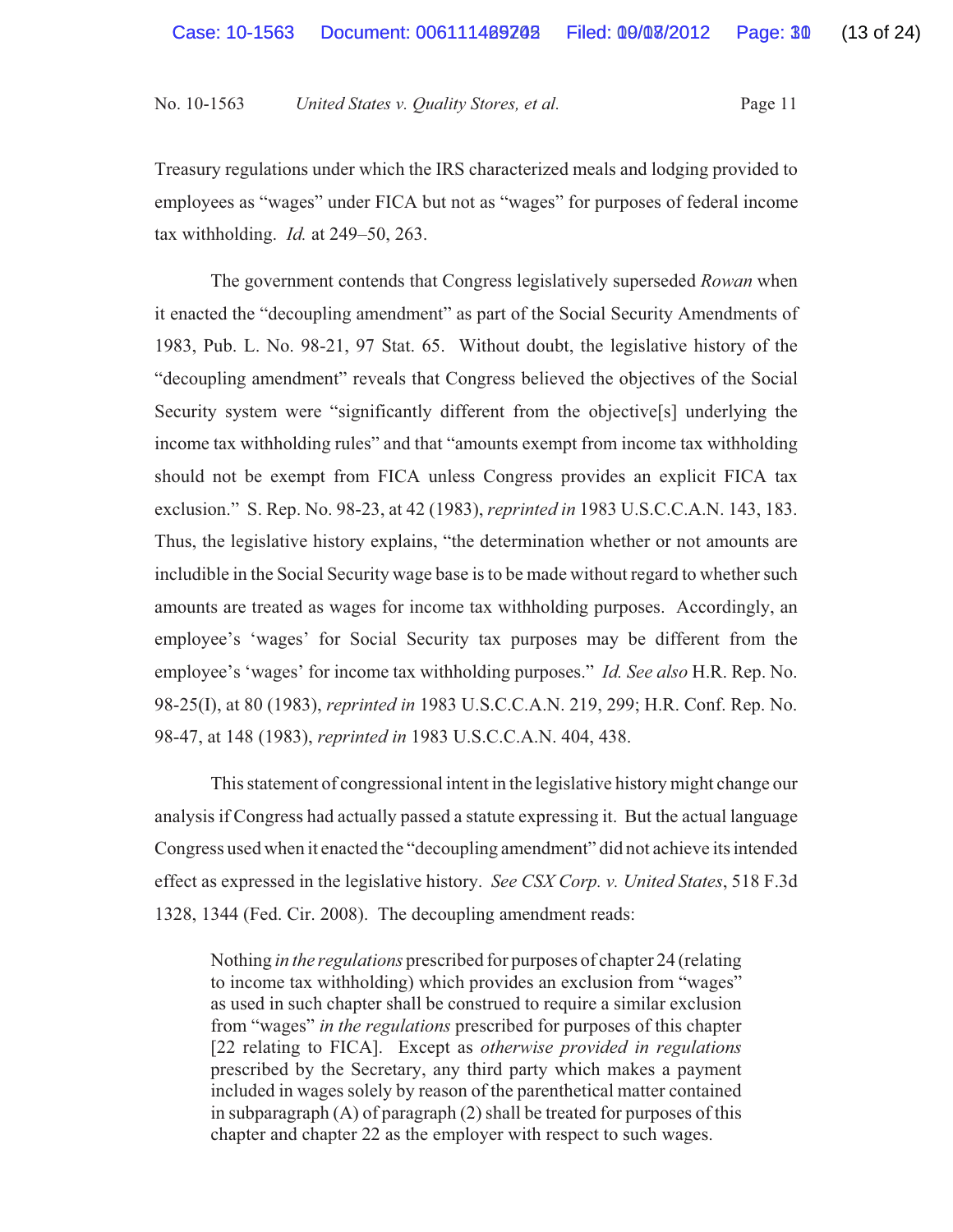I.R.C. § 3121(a) (emphasis added). Thus, "although the committee reports clearly state the intention to decouple the term 'wages' for purposes of income tax withholding and FICA," the statutory language actually "addresses the construction of the regulations." *CSX Corp.*, 518 F.3d at 1344. The decoupling amendment does not provide that "wages" must be treated differently for purposes of federal income tax withholding and FICA; rather, the amendment as written simply allowed the United States Treasury "'to promulgate regulations to provide for different exclusions from "wages" under FICA than under the income tax withholding laws.'" *Id.* (quoting *Anderson v. United States*, 929 F.2d 648, 650 (Fed. Cir. 1991) (also rejecting the government's "decoupling amendment" argument)). Importantly, the Secretary of the Treasury has not promulgated any regulations under the "decoupling amendment." *Id.* Therefore, because the language of the "decoupling amendment" is incongruent with its legislative history, we conclude under a plain reading of the statute that Congress did not statutorily supersede *Rowan* and that the case remains good law.

The government cites several other cases to support its view that the "decoupling amendment" abrogated *Rowan* and that later congressional action to make the "decoupling amendment" retroactive removed any doubt about its impact. *See New England Baptist Hosp. v. United States*, 807 F.2d 280, 284 (1st Cir. 1986); *Canisius Coll. v. United States*, 799 F.2d 18, 21–22 (2d Cir. 1986); *Temple Univ. v. United States*, 769 F.2d 126, 131–33 (3d Cir. 1985); *STA of Balt.-ILA Container Royalty Fund v. United States*, 621 F. Supp. 1567, 1575 (D. Md. 1985), *aff'd*, 804 F.2d 296 (4th Cir. 1986); *Robert Morris Coll. v. United States*, 11 Cl. Ct. 546, 550–52 (1987). These cases do not affect our analysis for two reasons. First, we approvingly cited *Rowan* and its holding long after these cases were decided. *Gerbec v. United States*, 164 F.3d 1015, 1026 n.14 (6th Cir. 1999). Second, these cases failed to focus on the plain meaning of the statute, which, as we have explained, is not in sync with its legislative history, *see CSX Corp.*, 518 F.3d at 1344, and these cases did not address the Secretary's failure to promulgate regulations to implement the "decoupling amendment."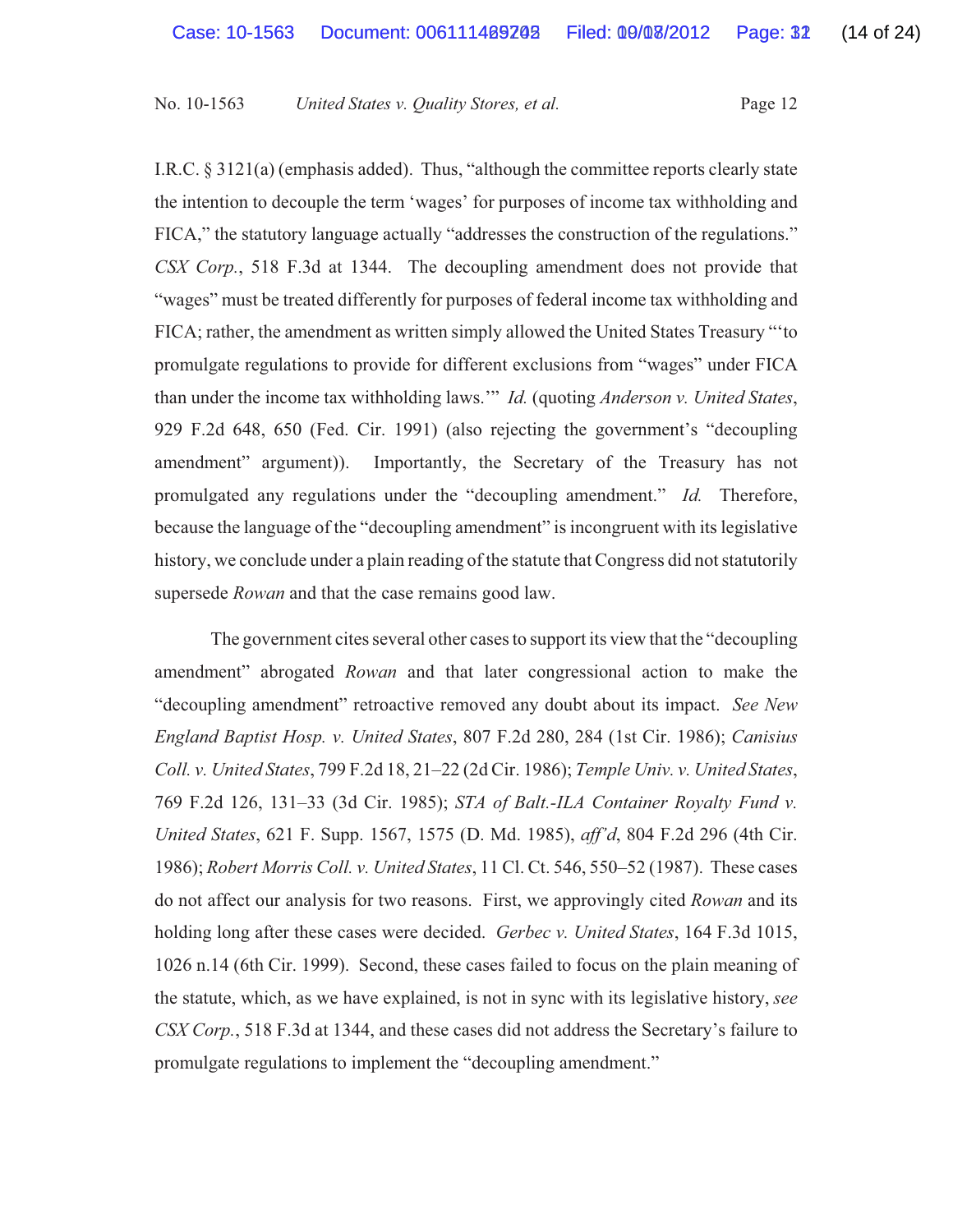We also do not agree with the government that the Supreme Court eroded *Rowan* when it decided *Environmental Defense v. Duke Energy Corp.*, 549 U.S. 561 (2007). In *Duke Energy*, the Supreme Court explained that it did not reach its decision in *Rowan* "simply because a 'substantially identical' definition of 'wages' appeared in each of the different statutory provisions." *Id.* at 575. Instead, the Court "relied on a manifest 'congressional concern for the interest of simplicity and ease of administration.' The FICA . . . regulations fell for failing to 'serve that interest,' not for defying definitional identity." *Id.* (internal citations omitted). The Supreme Court instructed that "[c]ontext counts," the government argues, because there is no "'effectively irrebuttable' presumption that the same defined term in different provisions of the same statute must 'be interpreted identically.'" *Id.* at 575–76 (internal citations omitted).

Putting aside that we are not dealing here with the same defined term in different provisions of the same statute, we reject the government's reliance on *Duke Energy* for the same reasons stated by the Federal Circuit in *CSX Corp.*, 518 F.3d at 1344 n.4. While the concern for simplicity and ease of administration "may be less compelling in other statutory settings, such as the one at issue in the *Duke Energy* case, there is nothing in the [Supreme] Court's opinion in [*Duke Energy*] to suggest that it would take a different view of the relationship between chapter 24 and chapter 21 of the Internal Revenue Code, where the *Rowan* Court found an enhanced need for consistency." *Id.*

We also cannot conclude that *Rowan* was eroded in *Mayo Found. for Med. Educ. & Research v. United States*, 131 S. Ct. 704 (2011), where the Supreme Court held that stipends paid by the Mayo Foundation to medical residents who worked more than 40 hours per week but also engaged in academic pursuits constituted "wages" under FICA. Applying *Chevron, U.S.A., Inc. v. Natural Res. Def. Council, Inc.*, 467 U.S. 837 (1984), the Supreme Court deferred to a Treasury regulation on the subject. *Mayo Found.*, 131 S. Ct. at 712–13. The government contends that the Supreme Court rejected *Rowan's* framework for examining the validity of Treasury regulations when it noted that "[s]ince *Rowan* . . . the administrative landscape has changed significantly." *Id.* at 713.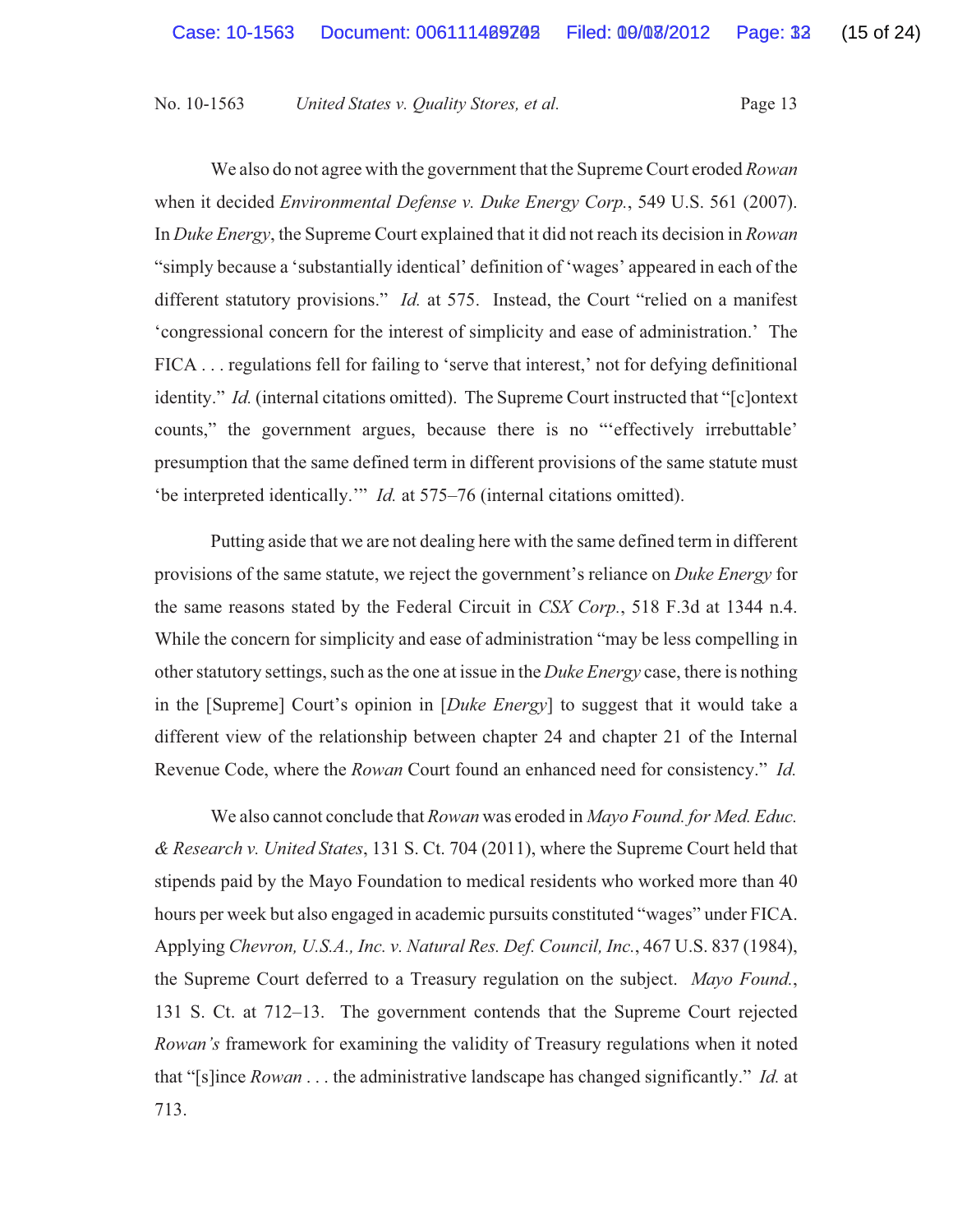We cannot agree. The aspect of *Rowan* that informs our present analysis is its instruction that the statutory term "wages" should be interpreted consistently in the statutes governing FICA and the federal income tax. The Supreme Court did not address that aspect of *Rowan* in *Mayo Foundation.* Rather, the Court concerned itself with *Rowan's* status as a pre-*Chevron* case that accorded less deference to a Treasury regulation than is now required under *Chevron*. *Id.* at 713–14. *Mayo Foundation* adds nothing of significance to our legal analysis.

The government argues that, even if *Rowan* remains good law, the result reached by the bankruptcy court in favor of Quality Stores is inconsistent with the thrust of *Rowan*. While the Supreme Court construed the FICA and income tax definitions of "wages" similarly in order to effectuate a congressional intent to promote "simplicity and ease of administration," *Rowan*, 452 U.S. at 257, here, the government argues, the bankruptcy court's decision results in different treatment of SUB payments for purposes of FICA and income-tax withholding, which is precisely the situation *Rowan* sought to avoid.

This argument misses the target. Congress imposed federal income tax withholding on SUB payments because they qualify as gross income, not because they are "wages." Reading the definitions of "wages" found in the FICA and federal income tax statutes consistently, SUB payments do not constitute "wages" under either statutory scheme.

*Rowan* remains good law, and the Federal Circuit agrees with us on this point. *CSX Corp.*, 518 F.3d at 1344 & n.4. That court, however, confined the congressional definition of SUB pay in I.R.C. § 3402(o) to federal income tax withholding only and did not rely on *Rowan* to conclude that the same statutory definition applies to FICA tax. *Id.* at 1340–42, 1345. In doing so, the Federal Circuit appears to have created an inconsistency within its own law. *Id.* at 1344 (observing that *Anderson v. United States*, 929 F.2d 648 (Fed. Cir. 1991), "held that the term 'including benefits' in the definition of wages under FICA must be accorded the same meaning as the identical term used in the income tax statutes.") By contrast to the analysis of the Federal Circuit, we rely on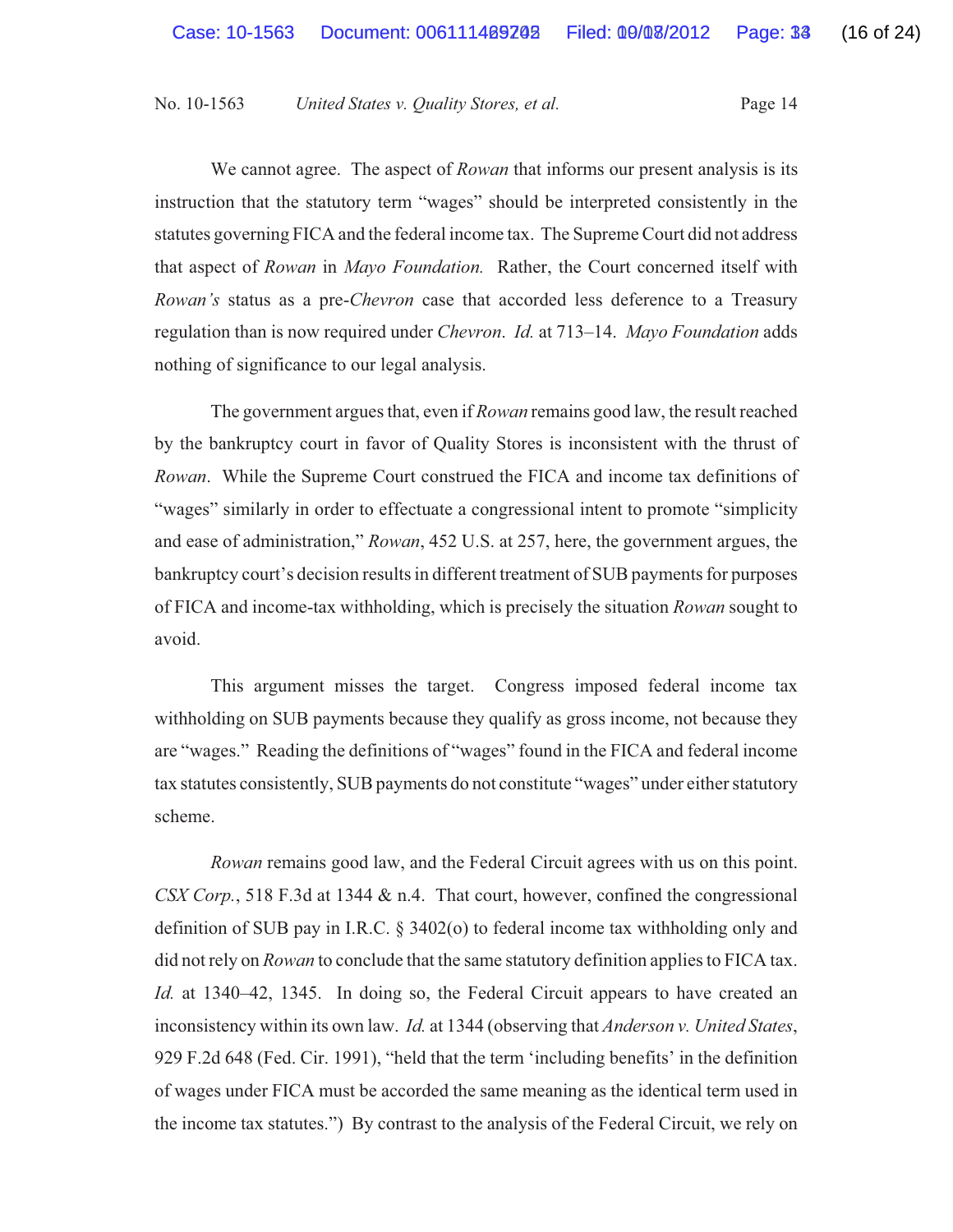*Rowan* to reach the conclusion that if Congress decided to treat SUB payments as if they were "wages" for purposes of federal income tax withholding, then the same definition must apply under FICA.

#### **D. Summary**

Accordingly, we conclude, under the stipulated facts of this case, that the payments Quality Stores made to its employees pursuant to the Pre- and Post-Petition Plans qualify as SUB payments under I.R.C. § 3402(o). Because Congress has provided that SUB payments are not "wages" and are treated only as if they were "wages" for purposes of federal income tax withholding, such payments are not "wages" for purposes of FICA taxation.**<sup>4</sup>** We are cognizant of our prior decision construing payments made to teachers in exchange for relinquishment of their statutory tenure rights as "wages" taxable under FICA, *Appoloni*, 450 F.3d at 196, but in that case we did not examine the meaning of SUB pay or the interpretation of I.R.C. § 3402(o). Nor did we examine those issues in *Gerbec*, 164 F.3d at 1026, where we held that certain awards representing lost back pay and future wages amounted to compensation paid to the employee because of the employer-employee relationship and thus were taxable under FICA. We have also considered our prior holding that payments employees received from the residual balance of a terminated supplemental employment benefit trust fund constituted "wages" for the purpose of the FICA tax because they were solely derived from employer contributions and were contingent on past or present employment. *Sheet Metal Workers*

In light of *Coffy* and our entire analysis, we adopt the bankruptcy court's reasoning on this point.

**<sup>4</sup>** Other subsections of the statute allow federal withholding with respect to certain payments made to employees for annuities and sick pay. I.R.C. § 3402(o)(1)(B)  $\&$  (C). The government argues it was unnecessary for Congress to exclude annuity payments and sick pay from the FICA definition of "wages" if, under I.R.C. § 3402(o), those payments were already considered non-wage payments for FICA purposes.

The bankruptcy court responded to this argument by noting that "the reason for these exclusions is explained by the disparate nature of the types of payments." *In re Quality Stores, Inc.*, 383 B.R. at 76. For instance, annuity payments are considered "remuneration for services" and thus are deemed to be "wages" for both FICA and federal income tax withholding, but Congress specifically excluded annuity payments from the definition of "wages" under chapters 21 (FICA) and 24 (federal income tax) of the Tax Code. *See* I.R.C. §§ 3121(a)(5)(B), 3401(a)(12)(B). By enacting § 3402(o), the court reasoned, Congress gave employees the option to request federal income tax withholding on annuity payments to avoid an unexpectedly large income tax bill. By contrast, SUB payments are not "remuneration for services," so such payments do not initially fall within the statutory definition of "wages." Therefore, there was no need for Congress to specifically exclude them from FICA tax, yet federal income taxpayers were provided the same option for federal income tax withholding. *In re Quality Stores, Inc.*, 383 B.R. at 76. The same analysis applies to sick pay. *Id.*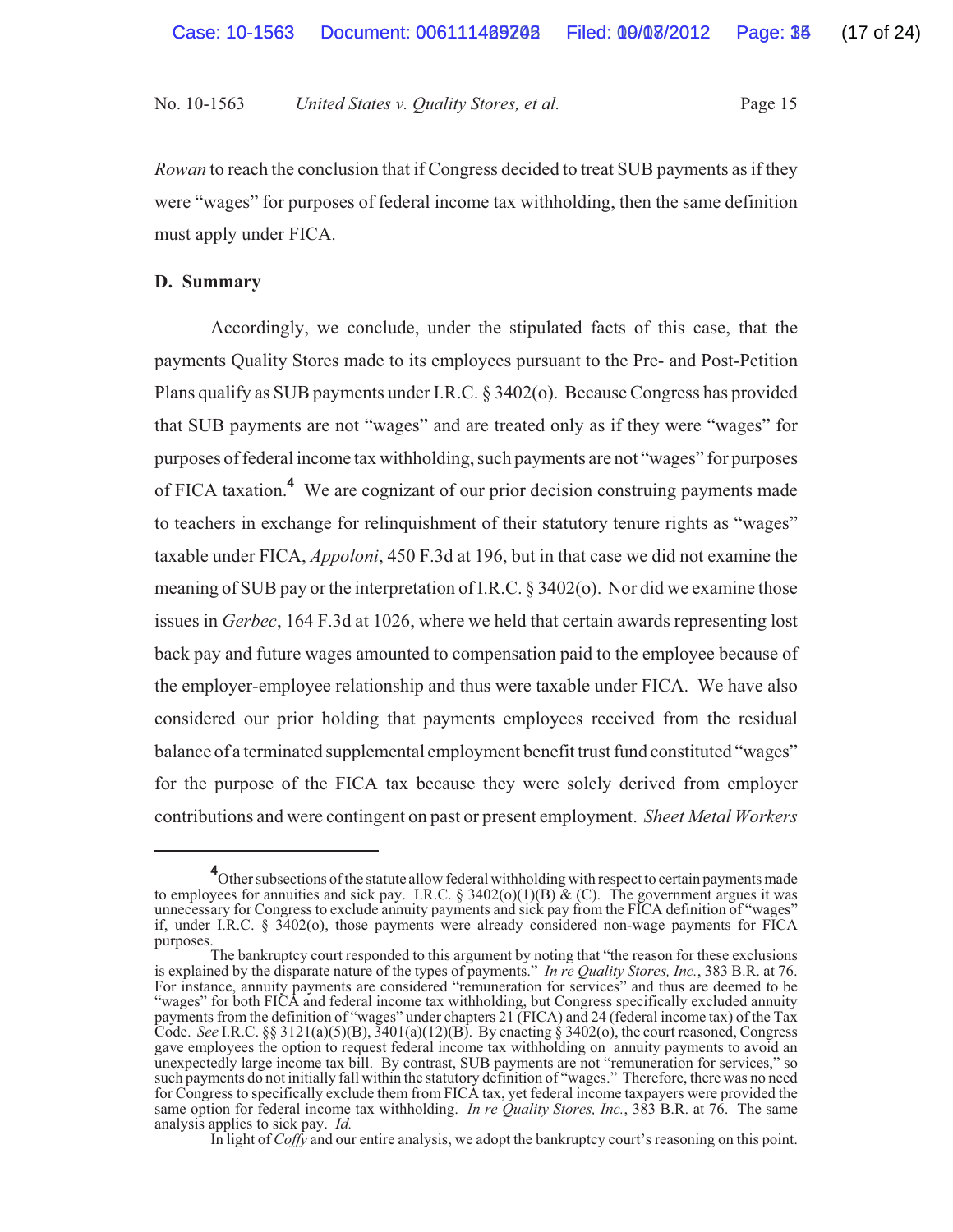*Local 141 Supplemental Unemployment Benefit Trust Fund v. United States*, 64 F.3d 245, 250–51 (6th Cir. 1995). In that case, the fund did not argue that the residual balance payments "were supplemental unemployment benefits which are exempt from FICA" tax. *Id.* at 251 n.4. Therefore, these prior cases do not impact our analysis here.

#### **E. IRS Revenue Rulings Conflict With Congressional Intent**

Having detailed the reasons why we affirm the bankruptcy court, we also explain why we do not adopt the government's other arguments or follow the IRS revenue rulings the government cites. In many respects, we find the arguments and revenue rulings to be inconsistent with the intent of Congress as expressed in the statutes and the legislative history as discussed above.

The government argues that, prior to 1950 when SUB pay had not yet been conceived, "dismissal pay" was specifically excluded from the definition of "wages" under FICA, Social Security Act Amendments of 1939, Pub. L. No. 76-379, ch. 666, 53 Stat. 1360, 1384, codified at I.R.C. § 1426(a)(4) (1939 Code), and Congress repealed the exclusion for "dismissal pay" in the Social Security Act Amendments of 1949, thus making all "dismissal pay" subject to FICA tax, *see* Pub. L. No. 81-734, ch. 809, 64 Stat. 477. The Federal Circuit adopted the government's position, *see CSX Corp.*, 518 F.3d at 1334, but we do not agree with the government's historical assessment of the law.

Prior to 1950, most "dismissal pay" was *not* excluded from the FICA definition of "wages." Only a small category—those payments an employer was not legally required to make—was excluded. S. Rep. No. 76-734, at 54 (1939) (accompanying H.R. 6635, amending the Social Security Act). The Social Security Act Amendments of 1949 eliminated the exclusion for "dismissal payments" an employer was not legally required to make:

Section 1426(a) as amended by the bill contains no provision comparable to paragraph (4) of existing law which excludes from the term "wages" dismissal payments which the employer is not legally required to make. Therefore, a dismissal payment, which is any payment made by an employer on account of involuntary separation of the employee from the service of the employer, will constitute wages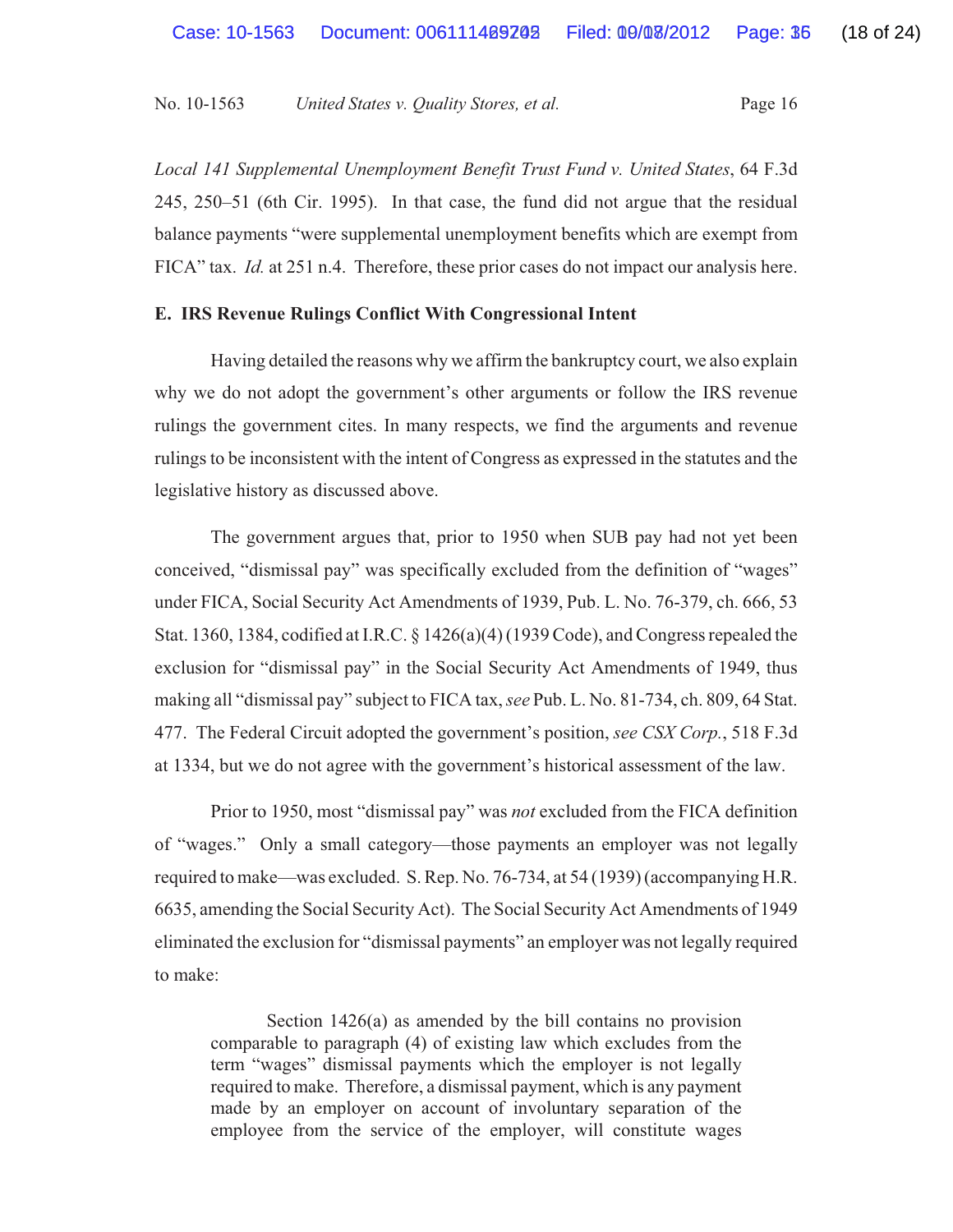. . . irrespective of whether the employer is, or is not, legally required to make such payment.

H.R. Rep. No. 1300, at 124 (1949). In any event, we agree that at the time SUB pay was conceived in the 1950s, all "dismissal payments" made to employees qualified as FICA "wages" for purposes of taxation.

When employers began adopting plans under collective bargaining agreements to fund trusts for the purpose of making SUB payments to employees in the event of unexpected job lay-off or termination, it was critical that SUB payments not be characterized as "wages." If SUB payments constituted "wages," then unemployed workers could not qualify for unemployment benefits under most states' laws, and the unavailability of unemployment benefits would largely defeat the purpose of SUB payments. Employers thus sought the guidance of the IRS to determine whether payments from their SUB plans would be characterized as taxable "wages."

In 1956, based on the specific facts of the employer plan before it, the IRS determined that SUB payments did not constitute "wages" for purposes of taxation under FICA and the Federal Unemployment Tax Act ("FUTA") because eight elements were met: (1) the benefits were paid only to unemployed former employees who were laid off by the employer; (2) eligibility for benefits depended on meeting prescribed conditions after employment terminated; (3) benefits were paid by trustees of independent trusts; (4) the amount of weekly benefits payable was based on state unemployment benefits, other compensation allowed under state unemployment laws, and the amount of straight-time weekly pay after withholding all taxes and contributions; (5) the duration of the benefits was affected by the fund level and the employee's seniority; (6) the right to benefits did not accrue until a prescribed period after termination of employment; (7) the benefits were not attributable to the rendering of any particular services; and (8) no employee had any right, title, or interest in the fund until such employee was qualified and eligible to receive benefits. Rev. Rul. 56-249, 1956-1 C.B. 488. The IRS ruled, however, that even SUB payments meeting this definition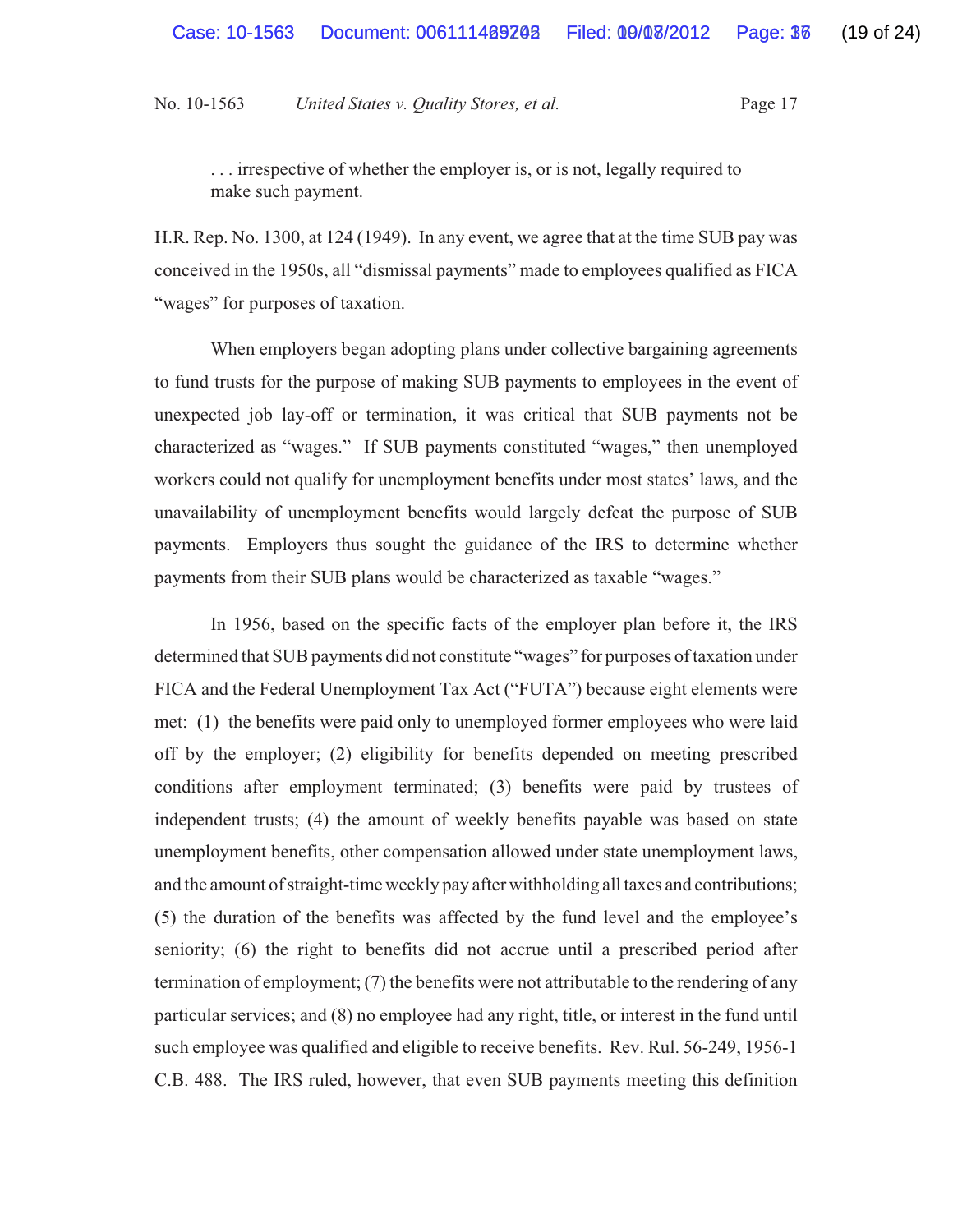must still be included in the gross income of the recipient for federal income tax purposes. **<sup>5</sup>** *Id.*

The IRS subsequently considered a SUB plan that was unilaterally instituted by the employer without union negotiation, Rev. Rul. 58-128, 1958-1 C.B. 89, and a SUB plan that allowed the employer to pay benefits to employees directly without use of a separate trust, Rev. Rul. 60-330, 1960-2 C.B. 46. In both situations, the IRS ruled that the SUB payments were excluded from FICA "wages" because the plans were otherwise similar in all material respects to the plan evaluated in Rev. Rul. 56-249. The IRS also ruled that the same principles applied if lump sum payments were made, rather than payments over a period of time. Rev. Rul. 59-227, 1959-2 C.B. 13.

In 1960, Congress amended the Internal Revenue Code to provide an income-tax exemption for SUB trusts. Pub. L. No. 86-667, 74 Stat. 534 (1960). In doing so, Congress defined SUB pay as "benefits which are paid to an employee because of his involuntary separation from the employment of the employer (whether or not such separation is temporary) resulting directly from a reduction in force, the discontinuance of a plant or operation, or other similar conditions . . . ." 74 Stat. 535. This definition remains in the statute today, I.R.C.  $\S$  501(c)(17), and it closely mirrors the SUB pay definition Congress later added to the federal income tax withholding statute in 1969, as discussed earlier in this opinion. I.R.C.  $\S 3402(o)(2)(A)$ . Because Congress knew that employers had developed a variety of SUB plans, it wished to facilitate the taxexempt status of SUB plans because they provide "worthwhile benefits, but at the same time are not in competition with profitmaking enterprises." S. Rep. No. 86-1518 (1960), *reprinted in* 1960 U.S.C.C.A.N. 3203, 3205.

In 1971, after Congress added its own definitions of SUB pay to  $\S 501(c)(17)$  and § 3402(o)(2)(A), the IRS issued another revenue ruling in which it considered an agreement between an employer and a union under which the employer made awards to employees who were separated from service based on the employees' rate of pay and

**<sup>5</sup>** There are substantial differences in the IRS eight-part test and the five-part test Congress later adopted, as discussed previously in this opinion.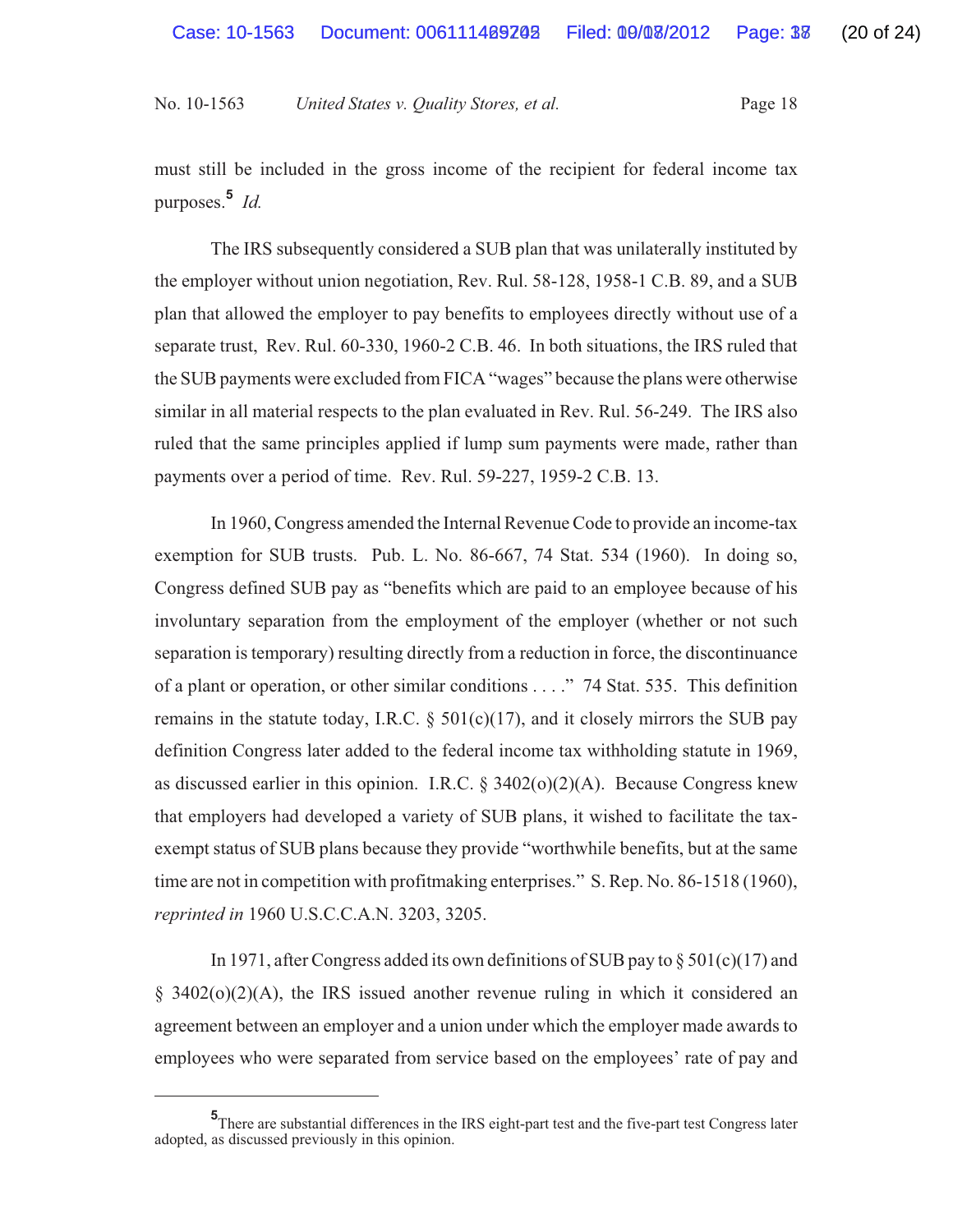years of service. Relying on the "dismissal payment" amendment to the Social Security Act that took effect in 1950 and the "dismissal payment" regulation in the federal income tax withholding regulations, Treas. Reg.  $\S$  31.3401(a)-1(b)(4), the IRS determined that the "dismissal payments" constituted taxable "wages" under FICA.**<sup>6</sup>** Rev. Rul. 71-408, 1971-2 C.B. 340. Soon thereafter, the IRS reached the same conclusion in addressing a "dismissal payment" where the employer and the employee had contractually agreed that the employer would make "dismissal payments" if the employer terminated the employee early. Rev. Rul. 74-252, 1974-1 C.B. 287.

In 1977, the IRS determined that a SUB plan, although not directly tied to the receipt of state unemployment compensation benefits, was substantially the same as the plan discussed in Rev. Rul. 56-249. Rev. Rul. 77-347, 1977-2 C.B. 362. Because the payments made under that plan did not disqualify the employees from receiving state unemployment benefits, the IRS found that the payments were SUB payments as defined by Congress in § 3402(o) and were not subject to FICA tax. The IRS modified and amplified Rev. Rul. 56-249 and Rev. Rul. 58-128 to reflect the change in the Tax Code that Congress effectuated in 1969 when it enacted  $\S$  3402(o). Thus, Rev. Rul. 77-347 is consistent with both our conclusion and that of the bankruptcy court that because SUB payments are not "wages" and are only treated as if they were "wages" under § 3402(o), SUB payments also are not "wages" under FICA.

The IRS later reversed itself on this point, however, stating that the "definition of SUB pay under section 3402(o) is not applicable for  $FICA \ldots$ . SUB pay is defined solely through a series of administrative pronouncements published by the Service." Rev. Rul. 90-72, 1990-2 C.B. 211. To be exempt from "wages" under FICA, the IRS reasoned, SUB payments must be made to involuntarily separated employees pursuant to a plan that is designed to supplement the receipt of state unemployment compensation. *Id.* Moreover, the IRS ruled that payments in a lump sum are not considered linked to

**<sup>6</sup>**<br>Treasury Regulation § 31.3401(a)-1(b)(4) provides that "dismissal payments" are "[a]ny payments made by an employer to an employee on account of dismissal, that is, involuntary separation from the service of the employer, [which] constitute wages regardless of whether the employer is legally bound by contract, statute, or otherwise to make such payments."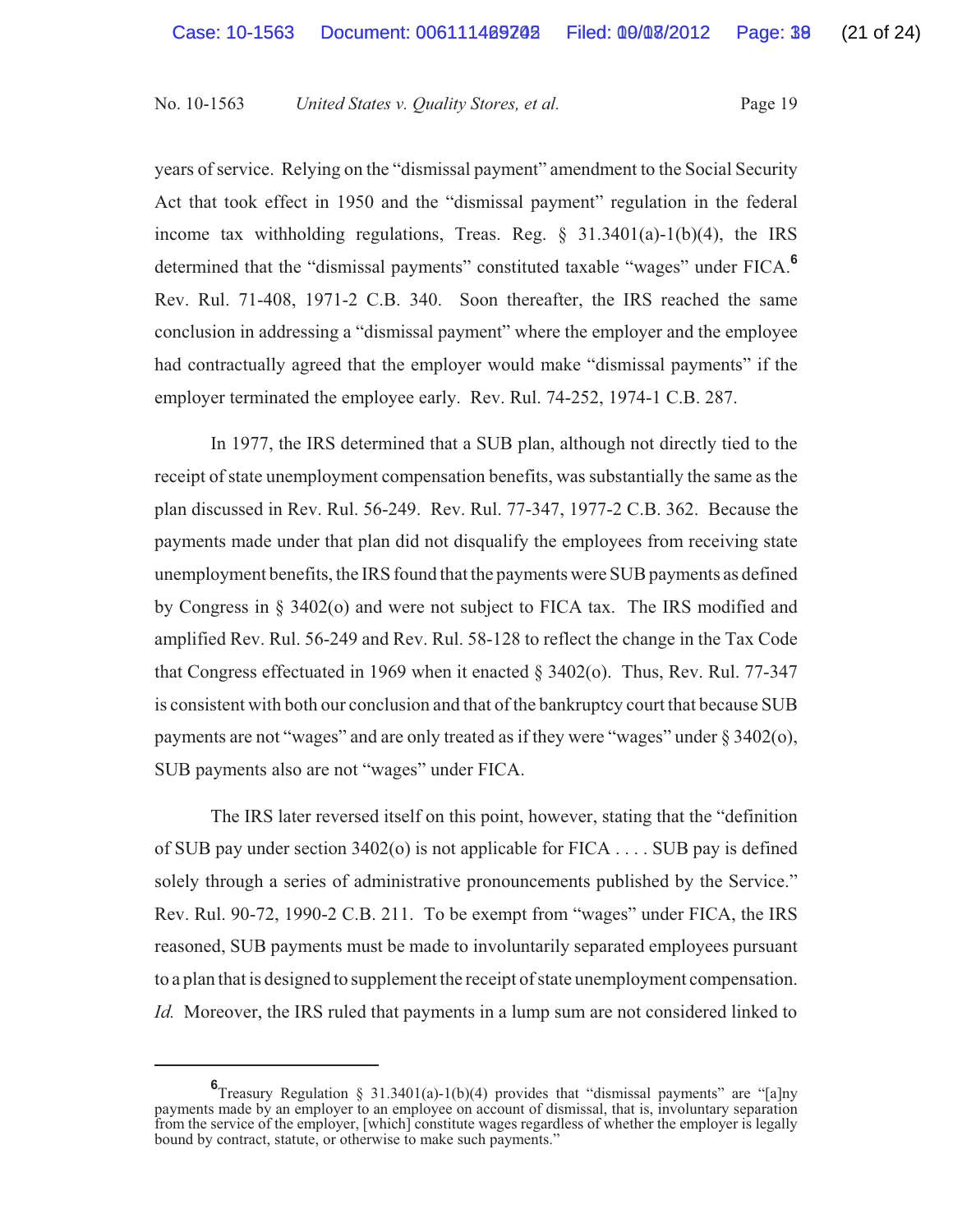state unemployment compensation and therefore are not excludable from FICA "wages." *Id.* The IRS specified that it issued the ruling to "restore[] the distinction between SUB pay and dismissal pay by re-establishing the link between SUB pay and state unemployment compensation set forth in Rev. Rul. 56-249." *Id.*

In *CSX Corp.*, 518 F.3d at 1346, the Federal Circuit adopted the IRS's eight-part administrative definition of SUB pay set out in Rev. Rul. No. 56-249 and Rev. Rul. 90- 72 rather than the express statutory definition provided by Congress in § 3402(o). That court characterized the payments before it as "dismissal pay" subject to FICA tax. *Id.*

By contrast, we resolve the tension between the statutory enactments and the IRS revenue rulings in favor of the expressed will of the legislature. Applying the five-part definition that Congress enacted in  $\S$  3402(o)(2)(A), the payments made by Quality Stores to its former employees qualify as SUB payments, not "dismissal pay." And as we have explained, SUB payments are not subject to FICA tax.

We decline to imbue the IRS revenue rulings and private letter rulings with greater significance than the congressional intent expressed in the applicable statutes and legislative histories. Congress, not the IRS, prescribes the tax laws; IRS revenue rulings "have only such force as Congress chooses to give them, and Congress has not given them the force of law." *Dixon v. United States*, 381 U.S. 68, 73 (1965); *Aeroquip-Vickers, Inc. v. Comm'r of Internal Revenue*, 347 F.3d 173, 181 (6th Cir. 2003) (observing we do not give *Chevron* deference to revenue rulings because "the IRS does not invoke its authority to make rules with the force of law"). The power of the IRS to "administer a federal statute and to prescribe rules and regulations to that end is not the power to make law . . . but the power to adopt regulations to carry into effect the will of Congress as expressed by the statute." *Dixon*, 381 U.S. at 74. The rights of the taxpayer are defined by the statute, which establishes the standard by which such rights must be measured. *Id.* And where a promulgated Treasury regulation has no power to alter a statute Congress enacted, neither does a revenue ruling. S*ee id.* at 75. In appropriate circumstances we may give substantial judicial deference to longstanding and reasonable interpretations of IRS regulations and revenue rulings, *Envtl. Def.*, 549 U.S. at 575, but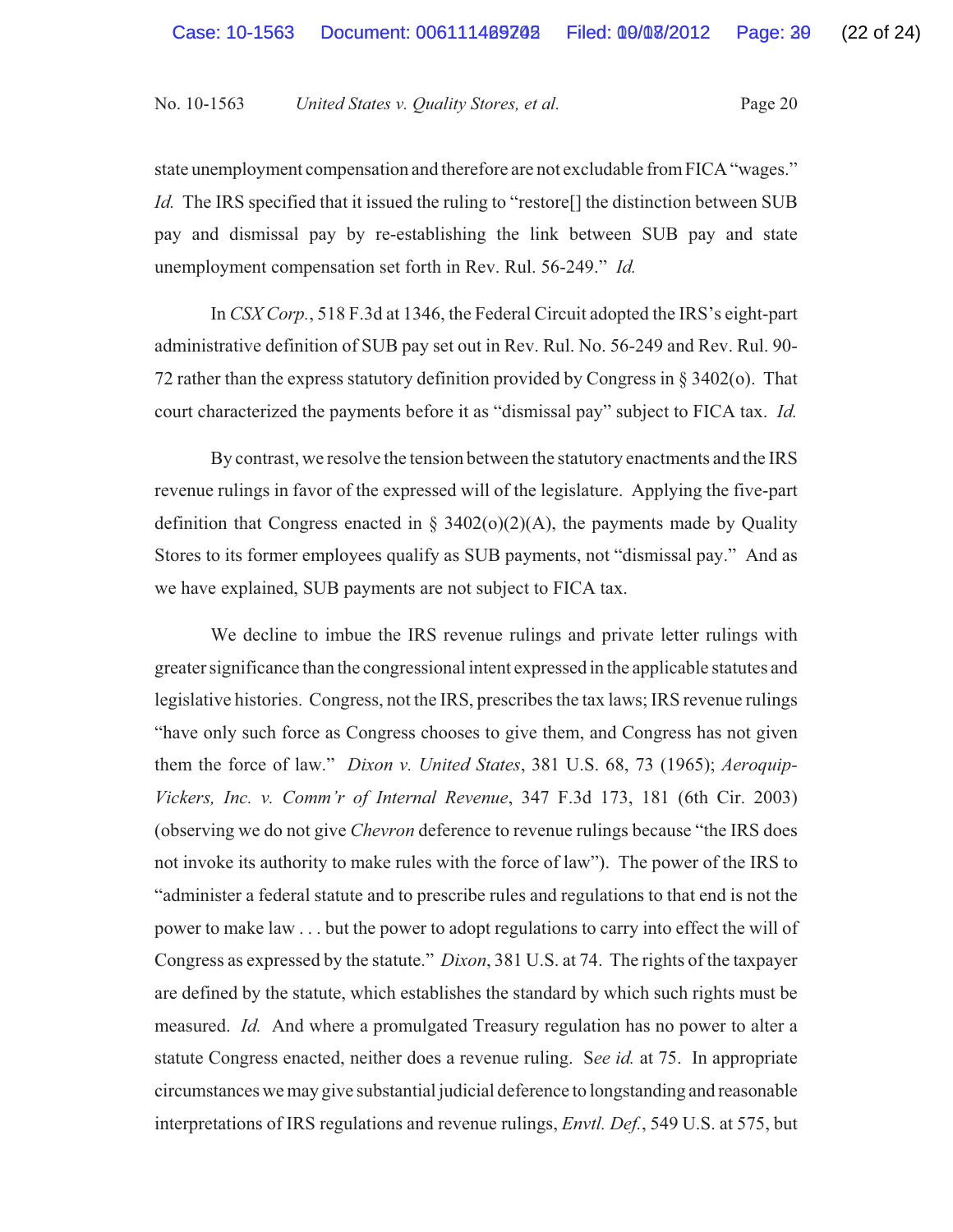in this case we conclude, for all the reasons we have discussed, that the IRS has not taken congressional intent fully into account.

### **IV. CONCLUSION**

We agree with the Federal Circuit on one final important point: "We acknowledge that this issue of statutory construction is complex and that the correct resolution of the issue is far from obvious." *CSX Corp.*, 518 F.3d at 1340. While the Supreme Court may ultimately provide us with the correct resolution of these difficult issues under the law as it currently stands, only Congress can clarify the statutes concerning the imposition of FICA tax on SUB payments. Our role is to interpret the statutory law as it presently exists, and we have done that today. Accordingly, the judgment of the district court is AFFIRMED.